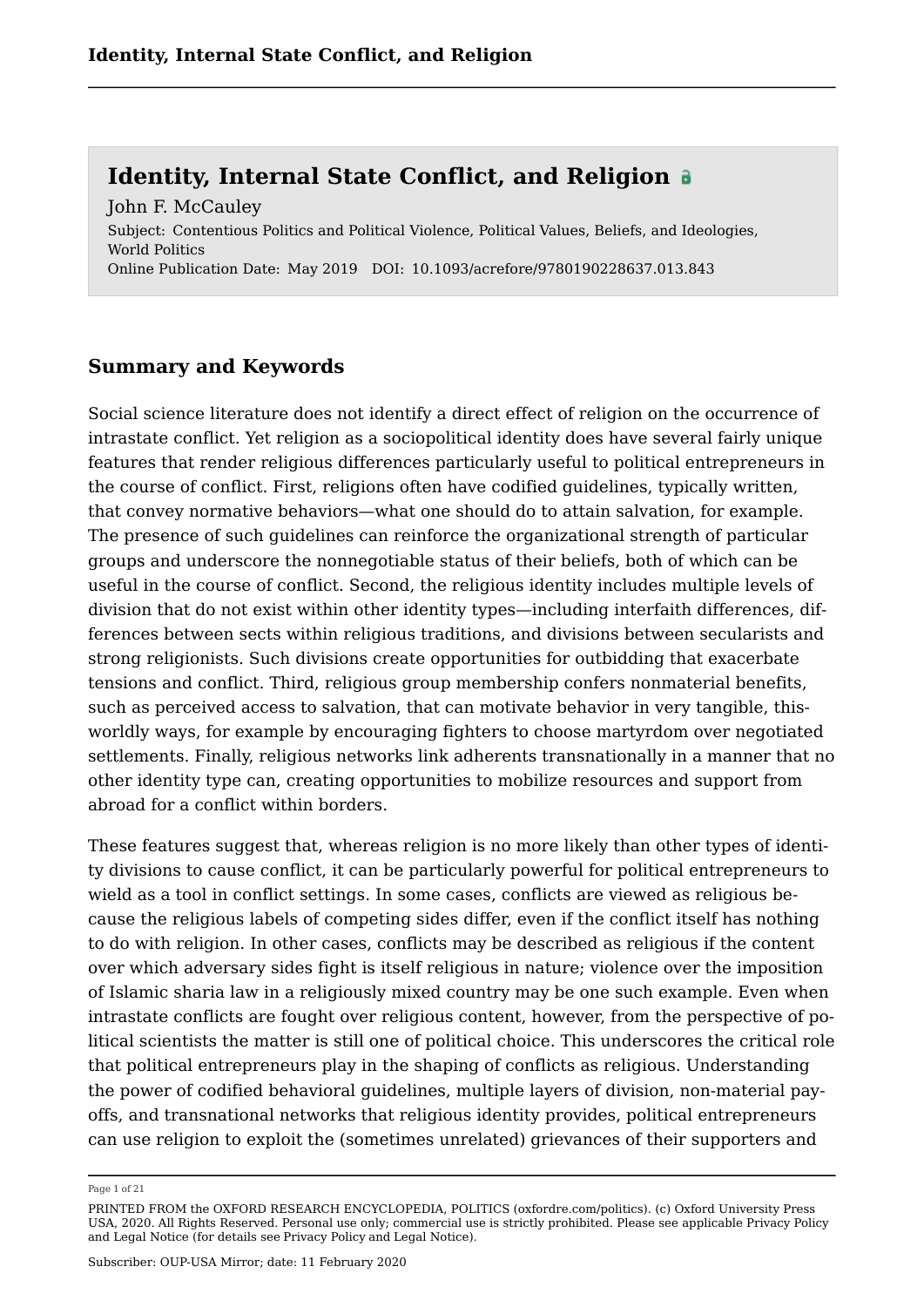thus escalate conflict where doing so pays political dividends. In this way, scholars recognize that intrastate conflicts with various causal foundations frequently become fights in the name of God.

Keywords: religion, intrastate conflict, behavioral guidelines, secular, extremist, nonmaterial payoffs, transnational, religious labels, religious content, entrepreneurs, politics and religion

# **Introduction**

For 17 years beginning in 1955, Sudan was divided by a civil war that pitted northern Arab herders desiring water and expansive lands to the south against southern black farmers seeking to protect their ethnic homelands. Ultimately those southern farmers sought to secede and establish an independent state free from northern exploitation, motivated by what the southern Sudanese scholar Francis Deng described as "tribal, ethnic, and racial values" (Deng, 1973, p. 20).

After a respite during which underlying grievances were never resolved, conflict again broke out in 1983, lasting for 20 additional years. The principal northern and southern antagonists remained unchanged, and many individual actors from the first war took up arms once again in the second, fighting over a division that would ultimately be recognized in the establishment of South Sudan as an independent state in 2011. Yet, upon the outbreak of renewed conflict, the identities of the two sides had changed. As John Garang, the famous leader of the Sudanese People's Liberation Movement/Army, put it in 1985: "the central problem is religious bigotry" (Collins, 2008, p. 161).

The emergence of religion as a centerpiece of the second Sudanese civil war illustrates its power as well as its fluidity in conflict. It is not uncommon to think first of religions as institutions with fundamental differences that remain fairly static over time, perhaps with tensions that explode as populations shift (see, e.g., Huntington, 1996; Kaplan, 2007). Yet social scientists increasingly treat religion not only as an institution but also as a distinct identity whose salience can wax and wane, especially as political entrepreneurs seek new advantages vis-à-vis their opponents. In this way, scholars recognize how conflicts that initially have nothing to do with religion can later become fights in the name of God.

This article explores the role of religion as an identity in internal state conflict. That requires first evaluating the place of religion as a political identity. The article then underscores the particular features that set religion apart as an identity and that may contribute in unique ways to intrastate conflict. From there, it highlights two key aspects of religion as an identity in conflict: first the distinction between religious labels and religious content, and second the powerful role that leaders can play in exploiting the features of religion. The article concludes by considering alternative explanations for religious conflict and the implications of religion as a fluid identity in war.

Page 2 of 21

PRINTED FROM the OXFORD RESEARCH ENCYCLOPEDIA, POLITICS (oxfordre.com/politics). (c) Oxford University Press USA, 2020. All Rights Reserved. Personal use only; commercial use is strictly prohibited. Please see applicable Privacy Policy and Legal Notice (for details see Privacy Policy and Legal Notice).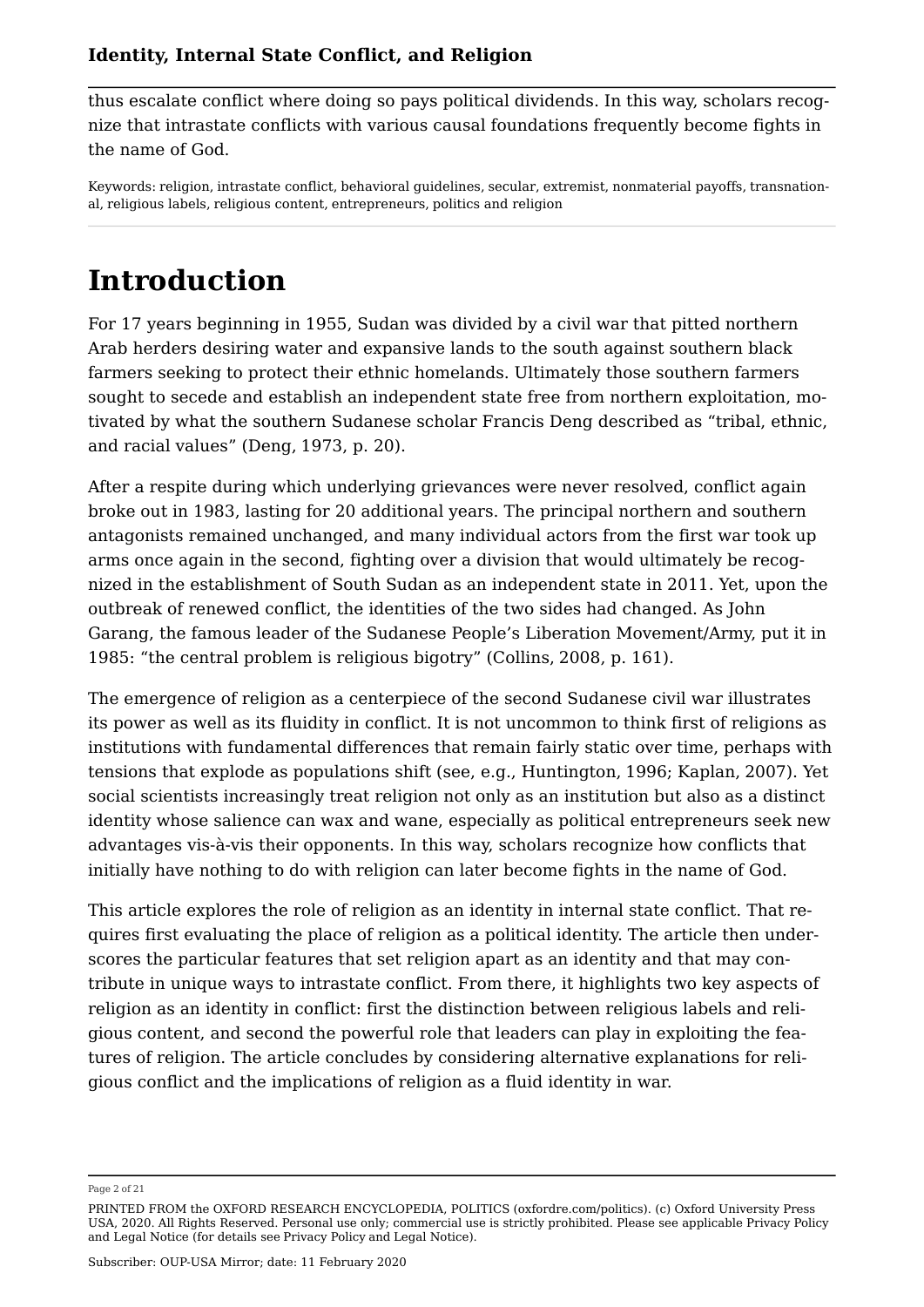Drawing largely on literature from comparative politics and from scholars of religion and politics, the thrust of the article is that neither religion nor religious differences *cause* conflict, or even make societies particularly prone to conflict. In fact, no identity causes conflict, and the obvious variation in peace and contention across times and places is enough to dispel that perspective. Yet religious identities do lend themselves particularly well to exploitation by political entrepreneurs in contexts of violence. In that sense, religion is a powerful tool that can be used in conflict and that can exacerbate whatever tensions sparked violence in the first place.

## **Religion as a Political Identity**

Social scientists once treated identities, and the salience of those identities, as objective, innate, and fixed. According to this "primordialist" perspective, religious divisions might define a political context and leave groups with intractable differences that beget ongoing tensions (Douglass, 1988; Geertz, 1973), though it could also be that other identity types—such as ethnolinguistic or caste differences—are viewed as more inherently important. Decidedly outdated by the end of the 20th century, the primordialist perspective nevertheless spawned post–Cold War arguments seeking to explain a changing world order based on civilizations (largely defined in religious terms) rather than states (see Huntington, 1996).

More common since the late 20th century are two alternative views suggesting that political identities are fluid and context dependent. First, constructivists argue that identity divisions and the importance of particular identity types are constructed by political forces, then adopted by masses. The creation of identities in this way may come from political entrepreneurs, institutions, media, or other shapers of public opinion. Laitin (1986), for example, demonstrates that despite strong everyday attachments to Muslim and Christian religious identities in the Yoruba-dominated region of Nigeria, people there instead identify politically in terms of ancestry, as a function of British colonial organization of politics around ancestral city-states. McCauley and Posner (2017) suggest that otherwise identical individuals living along the Burkina Faso-Côte d'Ivoire border self-identified differently after Ivoirian leaders constructed a religious narrative during a decade-long civil conflict on that side of the divide.

Second, instrumentalists argue that identity divisions and the importance of identity types change as actors seek instrumental or self-serving advantages by presenting themselves as members of particular groups. Members of the Indian diaspora in Britain recreated their identity around Hinduism, for example, as a means of distinguishing themselves from the South Asian Muslim minority at a time of widespread anti-Muslim bias (Raj, 2010). Of course, scholars also frequently recognize that constructivist and instrumentalist motivations can be two sides of the same coin: political entrepreneurs may act instrumentally in reifying particular identity types, and in so doing may construct the identity context of their followers. Eifert, Miguel, and Posner (2010) demonstrate that ethnolinguistic identities in Africa become increasingly important as elections approach,

Page 3 of 21

PRINTED FROM the OXFORD RESEARCH ENCYCLOPEDIA, POLITICS (oxfordre.com/politics). (c) Oxford University Press USA, 2020. All Rights Reserved. Personal use only; commercial use is strictly prohibited. Please see applicable Privacy Policy and Legal Notice (for details see Privacy Policy and Legal Notice).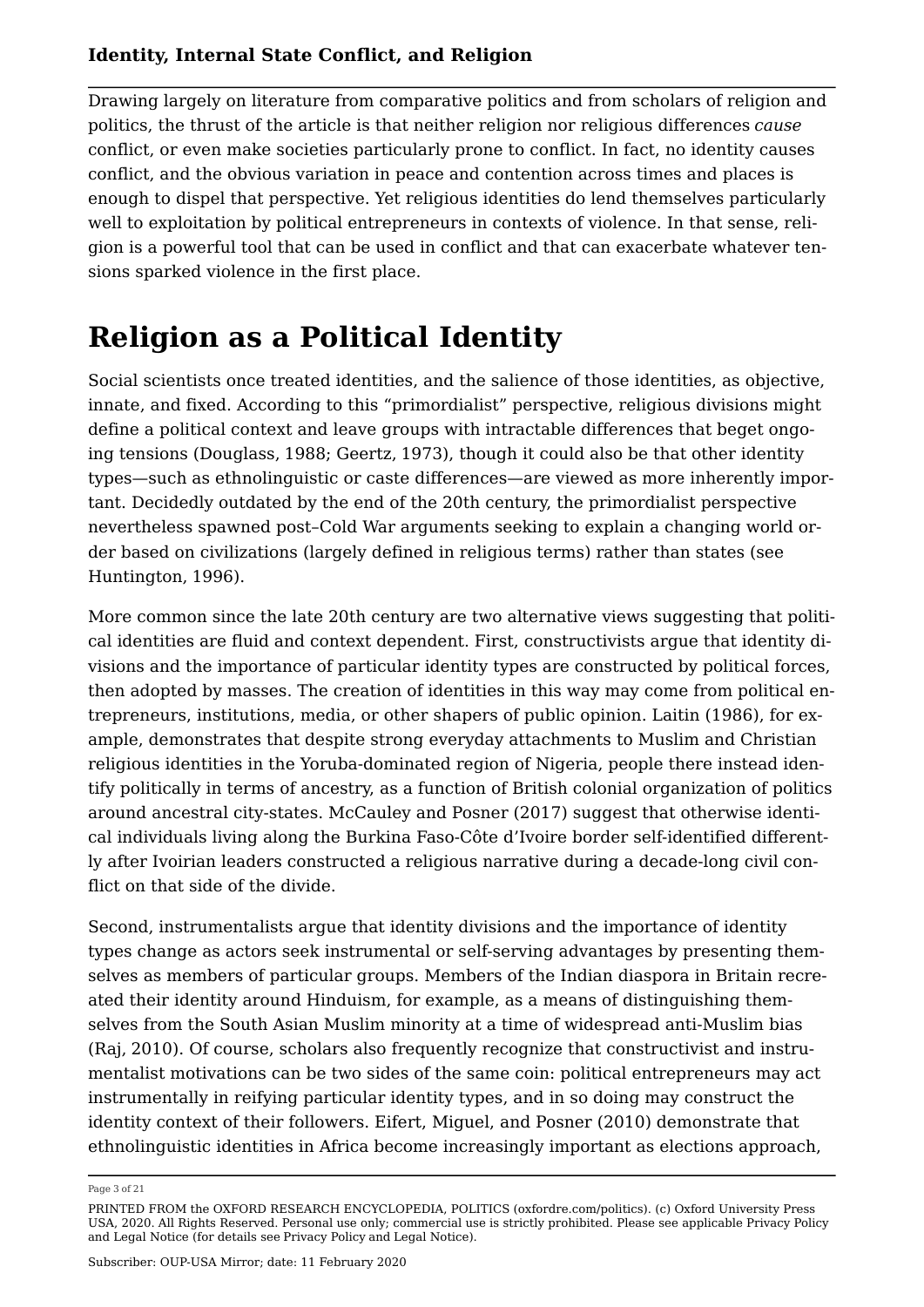but they are careful to note that this may occur either because individuals wish to align themselves instrumentally with access to patronage or because political candidates construct identity differences to mobilize voters.

Thinking in these terms—of political entrepreneurs playing an identity card and broad identity divisions emerging as a result—obviates the need to draw strong distinctions between the contemporary perspectives of constructivism and instrumentalism. Instead, scholars can understand the salience of identities like religion as a fluid response to the political context, with leaders seeking instrumental advantages and masses swayed by the power of belonging. That is not to suggest that group members are irrational, but only that their pursuit of self-interest is framed by the identity constructed around them (see McCauley, 2014). Others argue more explicitly that political conflict is routinely a function of strategic leaders followed by passionate masses (Coleman, 1990; May, 1991).

## **Treating Religion as a Distinct Political Identity**

While some consensus is emerging regarding the context-dependent nature of identities in politics and political violence, differences persist over the treatment of religion as a distinct political identity. This has important implications for understanding religion's potentially unique influence on conflict.

Under what may be considered an umbrella definition of ethnic politics, many scholars treat religion as just another label applied to competing groups, no different from ethnolinguistic differences, caste, region, or class. Horowitz (1985, p. 41), for example, conceptualizes ethnicity as "differences identified by color, language, religion, or some other attribute of common origin." Rothchild (1997) suggests that ethnic groups are "formed along ethnic, racial, religious, regional, or class lines—they have distinct origins and appeals, but they share common features" (p. 3). Posner (2005) writes that "linguistic, tribal, and religious communities . . . are all ethnic options" (p. 14). In other words, a group is a group is a group, and religious identity is lumped under a generalized conception of ascriptive identity that, if anything, implicitly puts the ethnic or ethnolinguistic identity at the fore.

The appeal of such an approach to identities in conflict comes in the parsimony of assuming that actors have the same political interests regardless of the identity context in which they compete, so that factors such as coalition size can be studied without obfuscation. The limitation, however, is that it precludes the study of religion (or other identity types) as having attributes that might shape conflict in unique ways. Several scholars have noted this shortcoming. Brubaker (2015), for example, labels this a "generalizing stance" that treats religion as a form of ethnicity, focusing too much on the role of group boundaries at the expense of group attributes. Varshney (2002) highlights the ambiguity of using "ethnic politics" as a label for both narrow ethnolinguistic divisions and broader divisions based on religion, caste, or other ascriptive traits. Bormann, Cederman, and Vogt (2017) lament the fact that scholars typically adopt an encompassing approach that draws no distinction between religion, language, and other forms of political identity.

Page 4 of 21

PRINTED FROM the OXFORD RESEARCH ENCYCLOPEDIA, POLITICS (oxfordre.com/politics). (c) Oxford University Press USA, 2020. All Rights Reserved. Personal use only; commercial use is strictly prohibited. Please see applicable Privacy Policy and Legal Notice (for details see Privacy Policy and Legal Notice).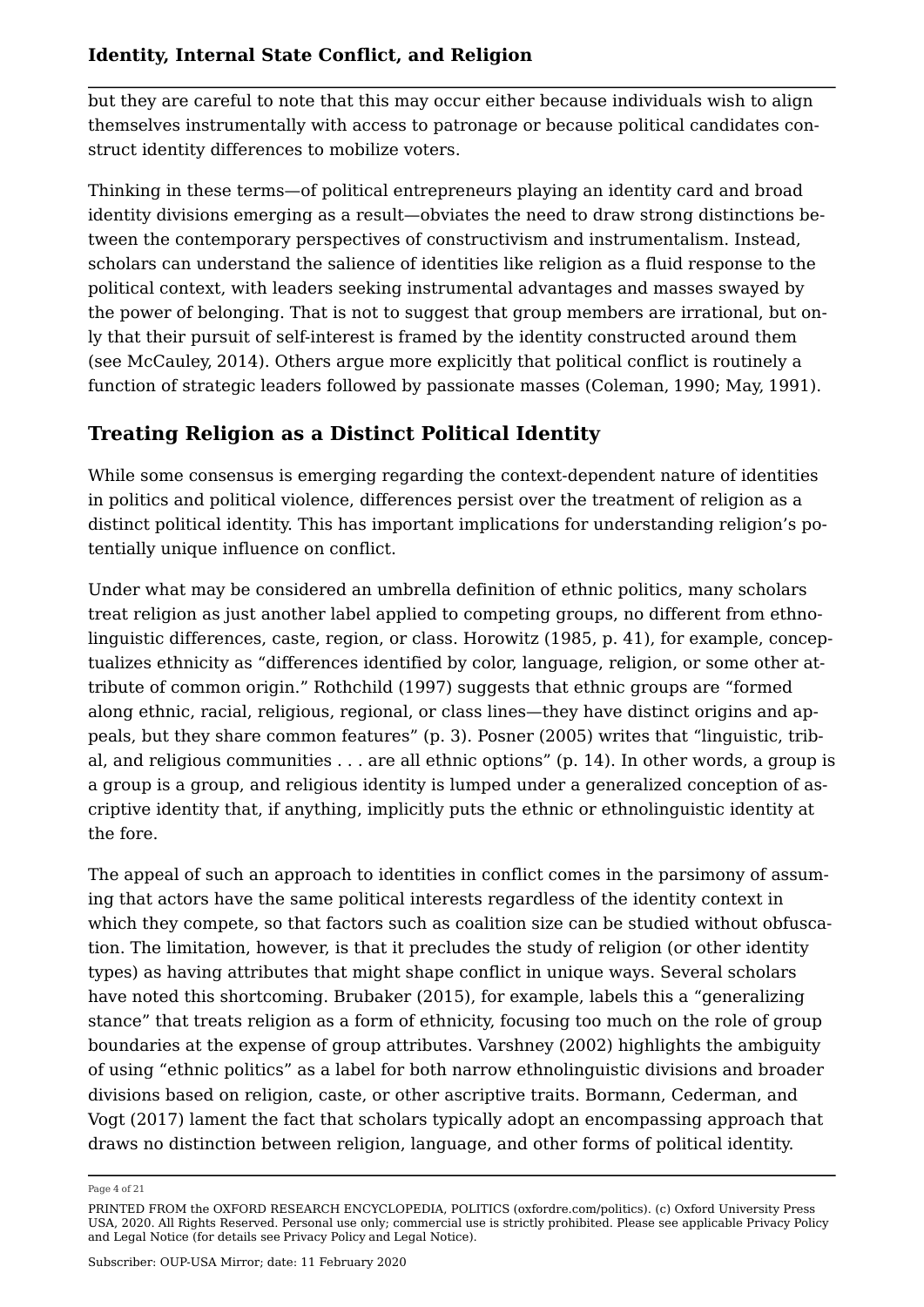Of course, some scholars of religion and politics take the study of religion as a political identity in the opposite direction, arguing not just that religion should be treated as distinct but that certain religions—often Islam—are systematically responsible for particular conflict-related outcomes (Fox, 2004; Hegghammer, 2010; Toft, 2007). Those arguments too face questions regarding variation in peaceful and contentious outcomes across time and place, but they at least recognize religious identity as introducing unique concerns in the study of intrastate conflict.

## **Distinctive Features of Religion**

What, then, are the characteristics of religion that distinguish this identity from other forms of political identity, and that potentially link religion to conflict outcomes? Four broad features may plausibly be taken as unique to religion: the presence of codified behavioral guidelines, qualitatively different divisions in practice and belonging, the presence of nonmaterial payoffs, and religion's transnationality. Each may link religion to internal state conflict, but, as the following section underscores, they are in fact better viewed as exploitable during the course of conflict than as causal in the emergence of conflict.

### **Codified Behavioral Guidelines**

The uniqueness of religion begins with the presence of guidelines that describe normative behaviors, such as how to attain salvation through one's actions. Of the thousands of documented religions, some do not make use of sacred texts, but most do, including the major world religions: the Christian Bible, the Muslim Qur'an, the Jewish Torah and Talmud, the Hindu Vedas, and others establish codified guidelines for the beliefs and behaviors of members. Other important political identities lack such codified behaviors. National identities may be linked to constitutions, but those typically outline rights and responsibilities as opposed to normative behavioral guidelines. Political party manifestos similarly lack input on right and wrong behaviors. Ethnolinguistic groups' social norms can certainly carry the weight of written words in some cases, yet they typically serve the function of the ethnic community rather than a broader normative goal (see McCauley, 2017).

Codified behavioral guidelines may link religion to conflict in a number of ways. First, they may be taken by both members and nonmembers as indivisible (Hassner, 2009; Svensson, 2007; Toft, 2006) and nonnegotiable (Reynal-Querol, 2002), since what is presumably from the divine cannot be altered or compromised. As Laitin (2000) writes, one cannot easily be "bi-religious" in the way that she may be biracial or biethnic, because religious identities carry behavioral codes that cannot be mixed. Horowitz (2009) stresses that adherents often treat their own positions as above reproach, because the behavioral guidelines of religion are perceived as having supernatural origins.<sup>1</sup> As a result, one can rather easily imagine religious differences becoming a sticking point in efforts to resolve political differences. To the extent that one group's nonnegotiable behavioral guidelines cause tangible infringements on another group's space or way of life—think of Easter

Page 5 of 21

PRINTED FROM the OXFORD RESEARCH ENCYCLOPEDIA, POLITICS (oxfordre.com/politics). (c) Oxford University Press USA, 2020. All Rights Reserved. Personal use only; commercial use is strictly prohibited. Please see applicable Privacy Policy and Legal Notice (for details see Privacy Policy and Legal Notice).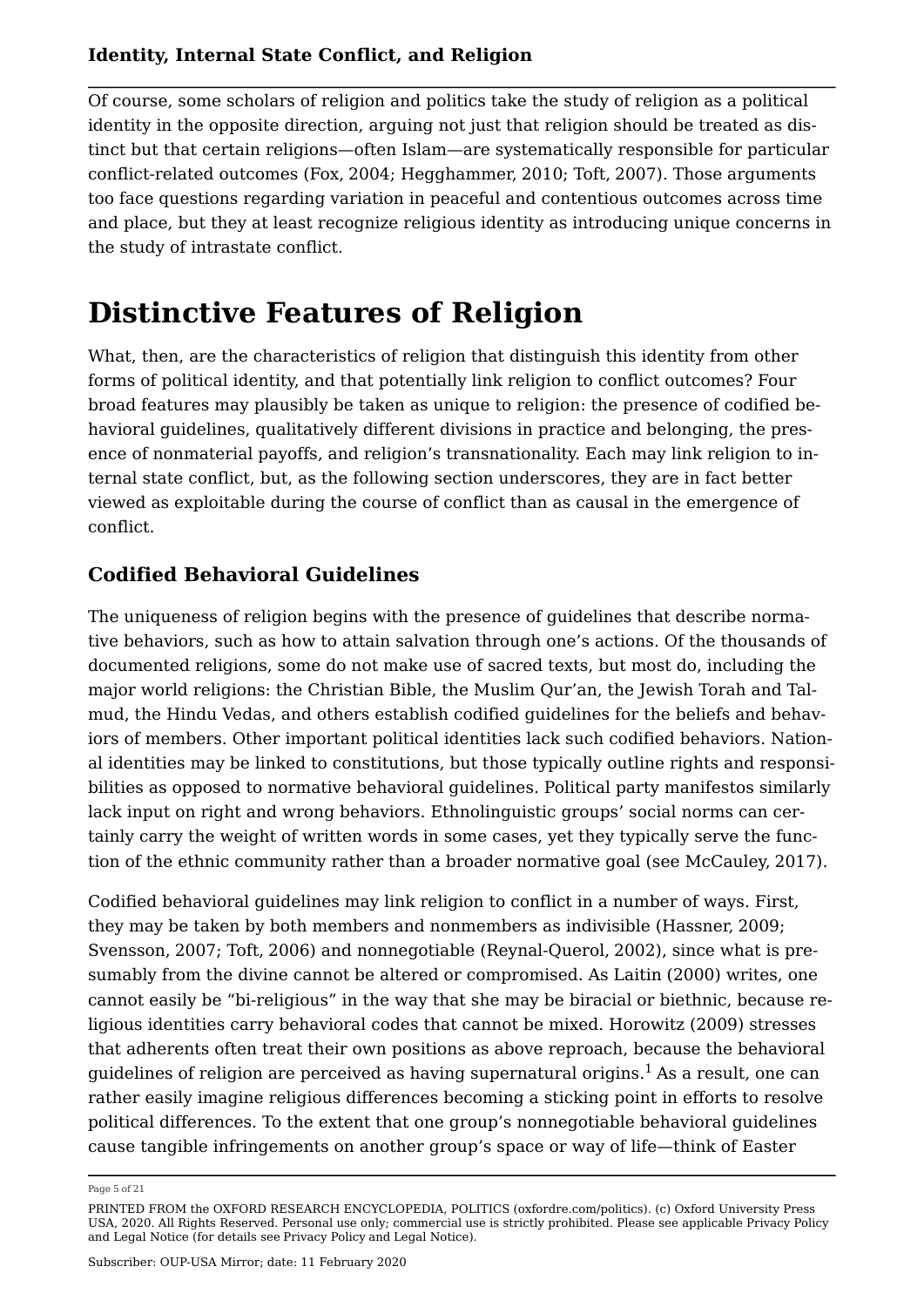marches by Catholics in the Philippines, for example, or Muslim prohibitions on alcohol in Turkey—one might also imagine religious differences as a spark for conflict.

Related to the normative behavioral guidelines that underpin religious identity are the symbols that accompany religious doctrine, belief, and behaviors. The Jewish yarmulke, the Muslim hijab, and the Christian cross all reinforce religious identity on the basis of texts and teachings. In so doing, they also draw sharp distinctions between ingroup and outgroup members (Basedau, Pfeiffer, & Vüllers, 2016). Finally, the behavioral guidelines inherent in religious identity commonly serve as a foundation for the organizational characteristics that religious groups adopt. Prayer meetings; choir groups; birth, marriage, and death rituals; sacred ceremonies; and public service activities differ across religious traditions but create a common advantage for religious groups that other forms of social identity do not enjoy. These activities promote the regular meeting of group members for normative purposes (see Stewart, 2009). Organizational strength may of course serve many prosocial outcomes, but it also makes religious identities particularly appealing to political entrepreneurs in the course of conflict, as some of the mobilizational steps required to overcome collective action problems have already been resolved.

## **Multiple, Distinct Divisions in Practice and Belonging**

When asked "what is your nationality?" it would be odd for a person to respond that she is not currently practicing. Racial and ethnic identities can be fraught with complexity due to intermarriage, mixing, sociopolitical construction, and choices of self-identification, yet almost all people have a racial or ethnic identity that they report. The same cannot be said of religion. In fact, the religious identity is fairly unique in that it includes multiple divisions in practice and belonging that differ qualitatively from one another and from divisions within other identity types.

There are the broad distinctions between religious traditions—Muslims as distinct from Buddhists, for example, which has colored social conflict in Myanmar. There are also distinctions between denominations or sects within religious traditions, often emerging as a result of different interpretations of sacred texts or of lineage disputes within the religious hierarchy. Examples include frequent Sunni-Shia sectarian tensions in the Middle East and the 20th-century troubles between Catholics and Protestants in Northern Ireland. Finally, in addition to broad interreligious divisions and narrower sectarian divisions, the politics of religious identity are colored by potential divisions between those of no religion and those of strong religious beliefs, or, broadly, secularists versus extremists. Differences between Islamists and secularists shaped divisions in Egypt and Algeria in the early part of the 21st century, for example, and China in the Xi era faces increasing pressure from expanding religious communities in a context of state atheism.

A number of scholars make the closely related distinction between inclusivity and exclusivity in religious identities. Harpviken and Røislien (2008), for example, note that some religious groups and actors liaise across identity lines, whereas others work at cross purposes to peaceful outcomes in the very name of religion. Djupe and Calfano (2012, 2013)

Page 6 of 21

PRINTED FROM the OXFORD RESEARCH ENCYCLOPEDIA, POLITICS (oxfordre.com/politics). (c) Oxford University Press USA, 2020. All Rights Reserved. Personal use only; commercial use is strictly prohibited. Please see applicable Privacy Policy and Legal Notice (for details see Privacy Policy and Legal Notice).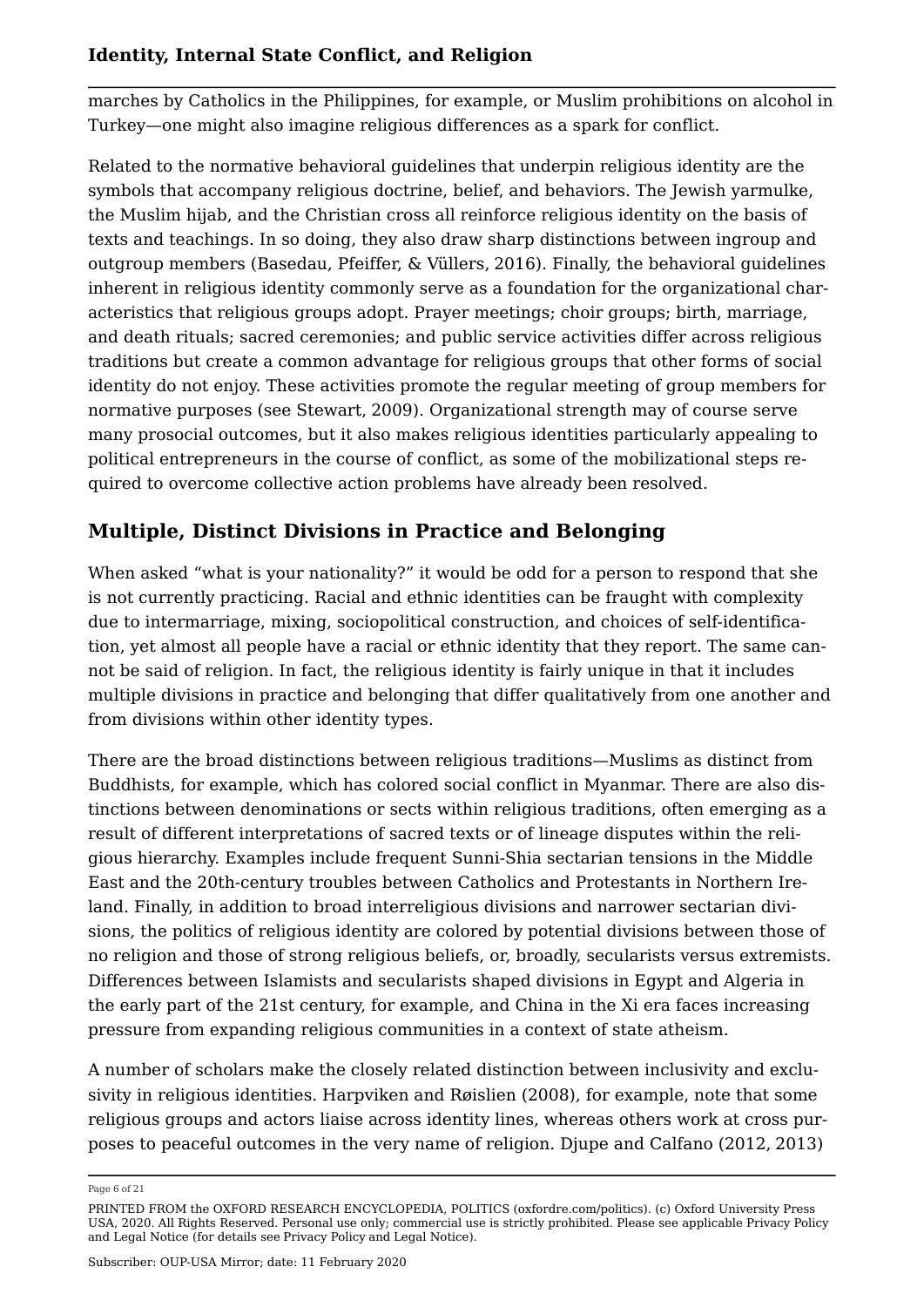demonstrate experimentally that exclusivity versus inclusivity in religious messaging shapes intercommunal threats as well as practical outcomes such as support for interventionist foreign policy.

The distinction between inclusivity and exclusivity, and between secularists and extremists, has implications for the unique nature of religious politics and conflict. One important consequence of the secularist-extremist division is that outbidding among political entrepreneurs—the effort to present oneself or one's subgroup as a more consistent or pure representative of the broader identity—can occur with much greater frequency in religious contexts. Brubaker (2015) and Toft (2007) suggest that outbidding without hierarchical oversight helps to explain the frequency of clashes within the Muslim world, particularly in the face of perceived neoimperial Christian oppression. The efforts of violent Islamists to target moderate Muslims (see Wignell, Tan, O'Halloran, & Lange, 2017) and the choice of some Islamist clerics to advocate violent extremism when their scholarly ambitions are blocked (see Nielsen, 2017) can also be viewed through the guise of outbidding in the context of moderate versus extremist divisions.

This unique aspect of religious politics is closely intertwined with the presence of codified behavioral guidelines. The divisions between sects or between secularists and extremists are typically a function of how sacred texts are used and interpreted. From a political science standpoint, what exactly is written in sacred texts is less important than the fact that the texts exist at all, as interpretations vary widely but then carry the perceived force of divine right in the eyes of adherents. In this sense, more extremist or literalist interpretations often have an advantage in perceived "purity" in the name of the religion (Liebman, 1983). In the context of contentious politics and potential violence, where outbidding can pay real dividends, it is reasonable to expect that more extremist entrepreneurs will exploit these unique religious divisions with greater effectiveness.

## **Nonmaterial Payoffs**

The third largely unique feature of religious identity is the important place that nonmaterial payoffs occupy for religious adherents. Nonmaterial benefits such as status and belonging can certainly accrue in other identity contexts (Sambanis & Shayo, 2013), and political economists recognize utility in both material and nonmaterial forms (Opp, 1989; Simon, 1985). Yet payoffs in the religious context go well beyond one's position vis-à-vis others in society. They may accrue despite—or even because of—ostracism, oppression, poverty, or minority status.

Stark and Bainbridge (1987) note that religious group members generally seek to maximize their spiritual rewards—principally the attainment of salvation—in addition to material ones. Psychological payoffs from the comfort of presumably choosing right over wrong or from the perception of divine approval can also motivate religious actors in ways that material benefits cannot (McCauley, 2012). In the context of violence, religion can provide additional, specific payoffs. Commitment to a supernatural being and the belief in an afterlife can serve combatants by allowing them to overcome fear, for example

Page 7 of 21

PRINTED FROM the OXFORD RESEARCH ENCYCLOPEDIA, POLITICS (oxfordre.com/politics). (c) Oxford University Press USA, 2020. All Rights Reserved. Personal use only; commercial use is strictly prohibited. Please see applicable Privacy Policy and Legal Notice (for details see Privacy Policy and Legal Notice).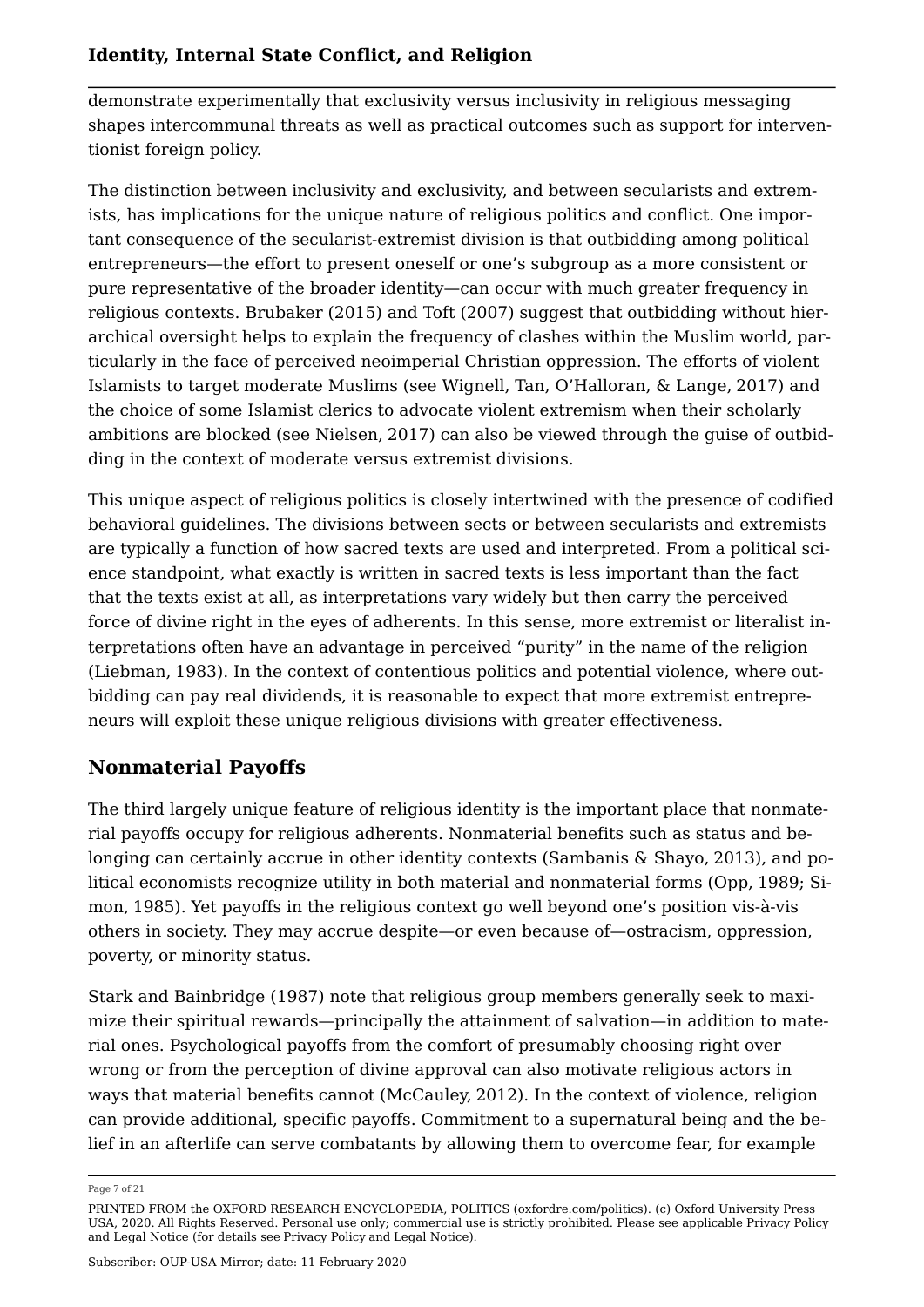(Brubaker, 2015). Similarly, religion and the possibility of an afterlife remove the time horizons in which combatants typically evaluate their potential for action and their payoffs (Toft, 2006). In the space of "divine time," fighters may extend their patience, tolerate greater short-term losses, and hold firm to rigid negotiating positions.<sup>2</sup> Finally, even where religious adherents face the risk of death in conflict, they do so with the potential benefit of martyrdom as a payoff (Berman & Laitin, 2008).

The emphasis on nonmaterial benefits in religious contexts is not to suggest the irrationality of religious actors. Berman (2009) takes a somewhat different view from Brubaker (2015) and Toft (2006), arguing that religious terrorists are motivated not by rewards in the afterlife but by serving the group that provides them with religious club goods. Even in those cases, however, Berman acknowledges that the religious group leader's ability to control defection, which is central to spurring terrorist acts by members, may be rooted in appeals to righteousness in addition to the provision of earthly goods.

All of these nonmaterial benefits have the potential to affect conflict fought in the name of religion. Fighters may resist negotiations if their long-term, nonmaterial payoffs from salvation and martyrdom outweigh what they stand to gain through negotiated settlements (Berman, 2009; Toft & Zhukov, 2015). They may engage in more violent or brutal behavior in the absence of fear, and they may extend conflicts beyond what might appear in a nonreligious context to be a politically sensible endpoint.

## **Transnationality**

Finally, religion is unlike other social and political identities in its transnationality. According to the Pew Research Center, Christians form a majority in over 150 countries in the world. $3$  Muslims make up a majority in 49 countries and are expected to surpass Christians in total numbers by the middle of the  $21st$  century.<sup>4</sup> Hinduism and Buddhism also have more than 500 million global adherents each, and numerous other religions including Judaism, the Baha'i faith, Sikhism, and Taoism have sizable communities in multiple countries around the world. No other political identity can claim networks as broad as these, and the potential implications for intrastate conflict are considerable.

The transnationality of religious identity is closely related to the importance of codified behavioral guidelines. Built on the strength of sacred texts and teachings, religious identities can be a function of family lineage but can also spread as the sacred teachings spread, without geographic constraint. Chandra (2006) thus describes religion as unique in its combination of descent-based attachments (i.e., those born into a religion who remain there as a matter of family lineage) and voluntarily adopted attachments based on the acceptance of religious teachings.

In what ways might the transnationality of religious identity contribute to conflicts within states? Principally, as Grzymala-Busse (2012) explains, the breadth of religious networks can be critical to mobilizing resources for parties to conflict within states, even if the conflict itself is confined within borders. The Biafran War in Nigeria was one of the deadliest civil wars ever fought. During the conflict, flyers posted in Christian churches in the West

Page 8 of 21

PRINTED FROM the OXFORD RESEARCH ENCYCLOPEDIA, POLITICS (oxfordre.com/politics). (c) Oxford University Press USA, 2020. All Rights Reserved. Personal use only; commercial use is strictly prohibited. Please see applicable Privacy Policy and Legal Notice (for details see Privacy Policy and Legal Notice).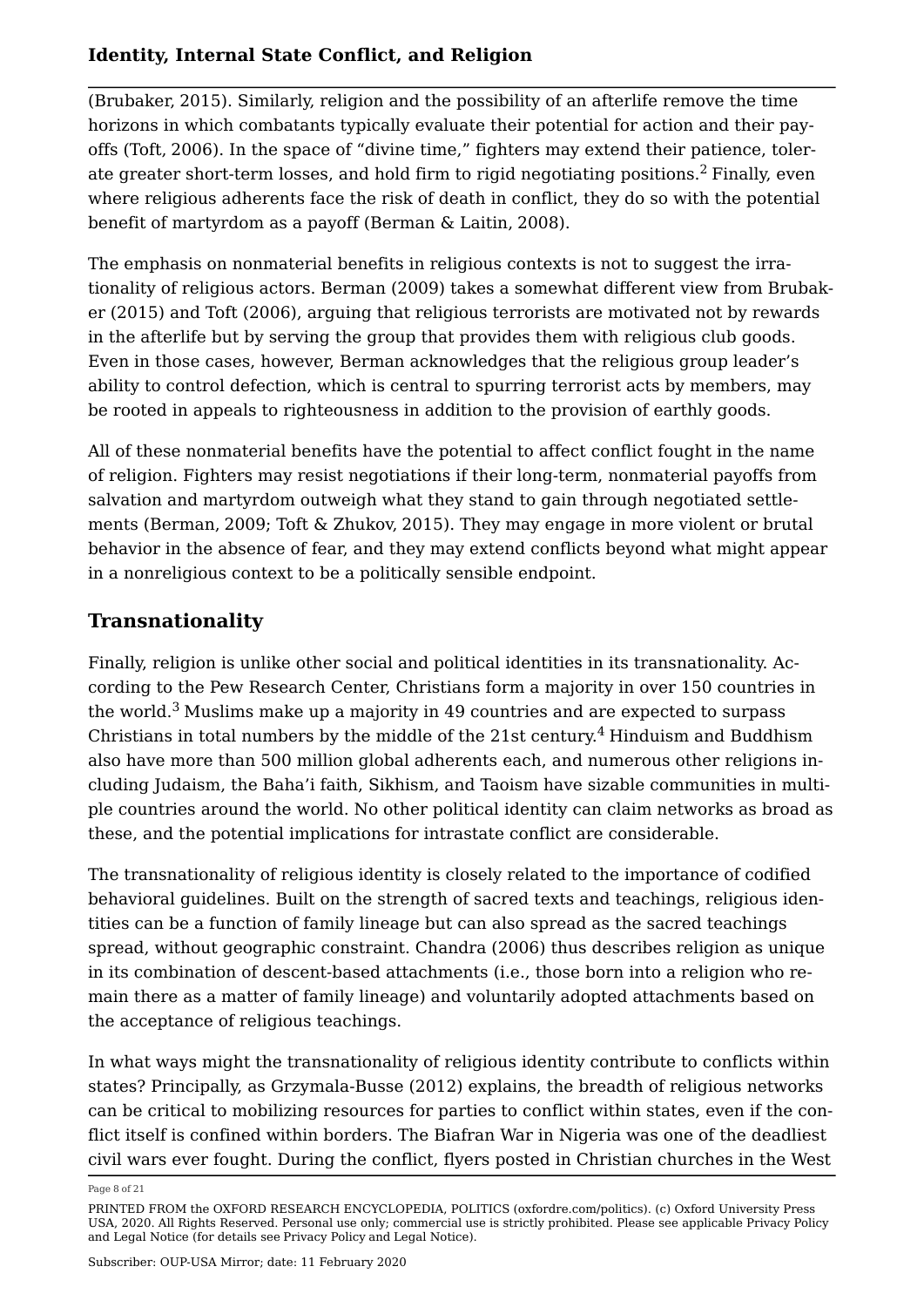urged congregants to "help your brothers in Christ, help the Biafrans" (Omenka, 2010). Gribetz (2014) describes an increase in the salience of religion during the Israeli-Palestinian conflict when Muslim-majority countries in the region took a more active interest. During the civil conflict in Syria, Muslim foreign fighters from around the world have gone to fight in the war motivated largely by perceived antireligious bias in public policies in their home countries (McCants & Meserole, 2016). In this last example, consistent with the role of foreign fighters supporting the PKK in Turkey (Chalk, 2008) and the IRA in Northern Ireland (Arthur, 1991), coreligionists from abroad are often willing to contribute not just financially to intrastate conflicts but also by putting their own lives at risk to swell the number of fighters supporting their religious agenda.

Each of these features distinguishes religion from other types of politically important identities. Together they necessitate the treatment of religion and politics as a distinct field of study rather than a subset under the umbrella of "ethnic politics," particularly when it comes to understanding conflict outcomes. Yet it is important to note that adherents of different religious traditions within states are still far more likely to coexist in harmony than to engage in conflict, despite codified behavioral guidelines, distinct levels of division, nonmaterial payoffs, and transnational networks. The unique features of religion must be exploited politically for conflict to follow, so it is more commonly the case that religion serves as a tool to strengthen one's position in conflict rather than as a cause of conflict itself. The following section explores key aspects of this claim.

# **The Exploitation of Religious Identity in Conflict**

In treating religion as a fluid political identity rather than as a set of fixed institutions or a "unitary 'thing'" (Brubaker, 2015, p. 7), the underlying premise is that conflicts are made to be religious rather than somehow religious in their own right. This follows from the conceptualization of political identities as context dependent. As conflicts in the name of God unfold, it is important to evaluate two key aspects of those conflicts: the role of religious labels versus religious content and the power of leaders to appeal to religious rhetoric for strategic purposes. Doing so will help to answer the question of what makes conflicts religious.

## **Labels Versus Content in Religious Conflicts**

As studies on religious conflict—and religious conflicts themselves—have increased in the decades from the 1970s to the 2000s, scholars have noted the important distinction in types of intrastate religious wars. On one hand, conflicts are described (and coded in the data sets we use) as religious if the members of adversary sides are of different predominant religions. Thus, the conflict in Northern Ireland that mobilized adversaries along Protestant and Catholic lines is treated as religious, though the issues at stake were nationalist and territorial (Svensson & Nilsson, 2017). In the Central African Republic's civil war that began in 2012, tensions between agriculturalists and pastoralists and a power

Page 9 of 21

PRINTED FROM the OXFORD RESEARCH ENCYCLOPEDIA, POLITICS (oxfordre.com/politics). (c) Oxford University Press USA, 2020. All Rights Reserved. Personal use only; commercial use is strictly prohibited. Please see applicable Privacy Policy and Legal Notice (for details see Privacy Policy and Legal Notice).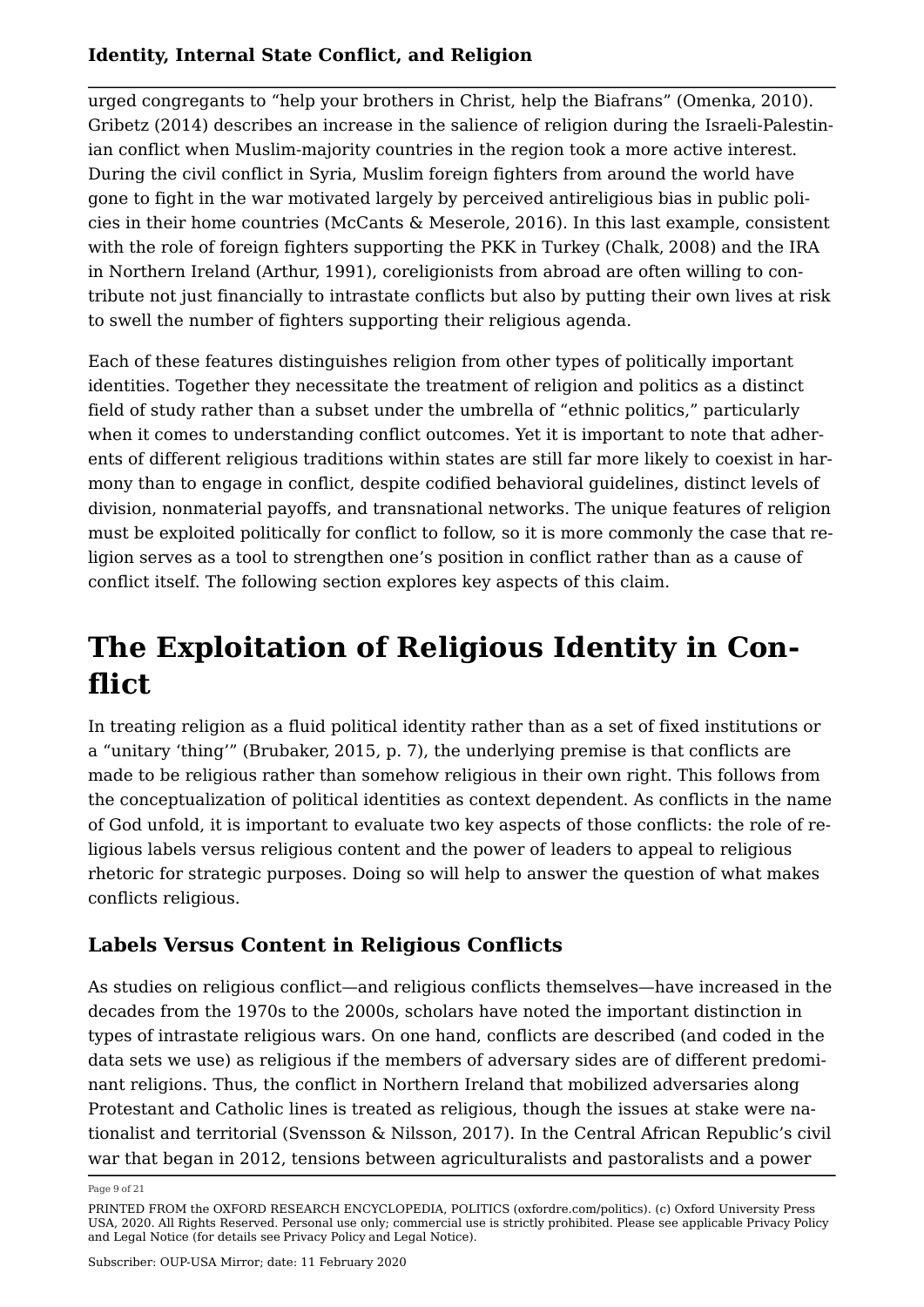struggle between competing elites happened to overlap with differences in predominant religions, so the war became a Christian-Muslim one (Arieff, 2014). Both cases represent examples of conflicts treated as religious based on the identity labels assigned to the adversaries and irrespective of the issues at stake.

On the other hand, conflicts may be described as religious if the content over which adversaries fight is itself religious in nature. Efforts to impose Islamic sharia law for criminal matters in northern Nigeria in the late 1990s spurred conflict between Muslims and Christians that is coded as religious by virtue of its content. Demands from ultraorthodox Jews in Israel regarding gender segregation and road closings—fundamentally linked to their interpretation of religious teachings—have led to unrest between the ultraorthodox and secular communities.<sup>5</sup> Of course, these content-based conflicts also tend to be fought between adversaries with different religious labels.

Numerous scholars have underscored the difference between labels and content and have thus influenced the analysis of religion as an identity in intrastate conflict. Toft (2007) focuses on whether religion is peripheral or central to conflicts. Svensson (2007) highlights the difference between religious identity and religious incompatibility. Pearce (2005) describes identity-oriented conflicts as opposed to issue-oriented ones. Fox (2004) distinguishes conflicts in which religion is a descriptor from those in which it serves as a salient factor. To Brubaker (2015), the stakes of the former are boundary-defining while the stakes of the latter are normative ordering. Basedau et al. (2016) describe the difference as one between interreligious conflict and theological conflict. Whereas a number of studies examine only the importance of different religious identity labels in conflict (De Soysa & Nordäs, 2007; Ellingsen, 2005; Reynal-Querol, 2002; Sambanis, 2001), those that address the distinction between labels and content highlight a nuance of religious conflicts that can be overlooked when religious labels are applied to civil and communal conflicts only by dint of predominant membership.

In general, conflicts defined by religious labels come about for three reasons. First, the salience of religion may shift domestically for either local or international reasons (e.g., the effect elsewhere of the 9/11 terrorist attack on the United States), thus coloring unrelated intrastate conflicts with religious difference. Second, the application of religious meaning to conflict may in some cases emerge from research and scholarship that examines otherwise unrelated disputes through a lens of religious differences on the two sides. Third, political entrepreneurs may use language that transforms nonreligious disputes into religious wars as their followers embrace the significance of religious difference. In the Ivoirian civil conflict, Roger (2010) notes that the two sides "found their battle horse in religion," and the former President Laurent Gbagbo famously referred to the northern, ostensibly Muslim-majority rebel movement as the "Ivoirian Taliban" in a conflict over immigrant access to land and opportunities devoid of religious stakes (Soudan, 2003). Indeed, Bormann, Cederman, and Vogt (2017) stress that the grievances underpinning conflict are not necessarily religious just because the religious identities of the adversaries differ.

Page 10 of 21

PRINTED FROM the OXFORD RESEARCH ENCYCLOPEDIA, POLITICS (oxfordre.com/politics). (c) Oxford University Press USA, 2020. All Rights Reserved. Personal use only; commercial use is strictly prohibited. Please see applicable Privacy Policy and Legal Notice (for details see Privacy Policy and Legal Notice).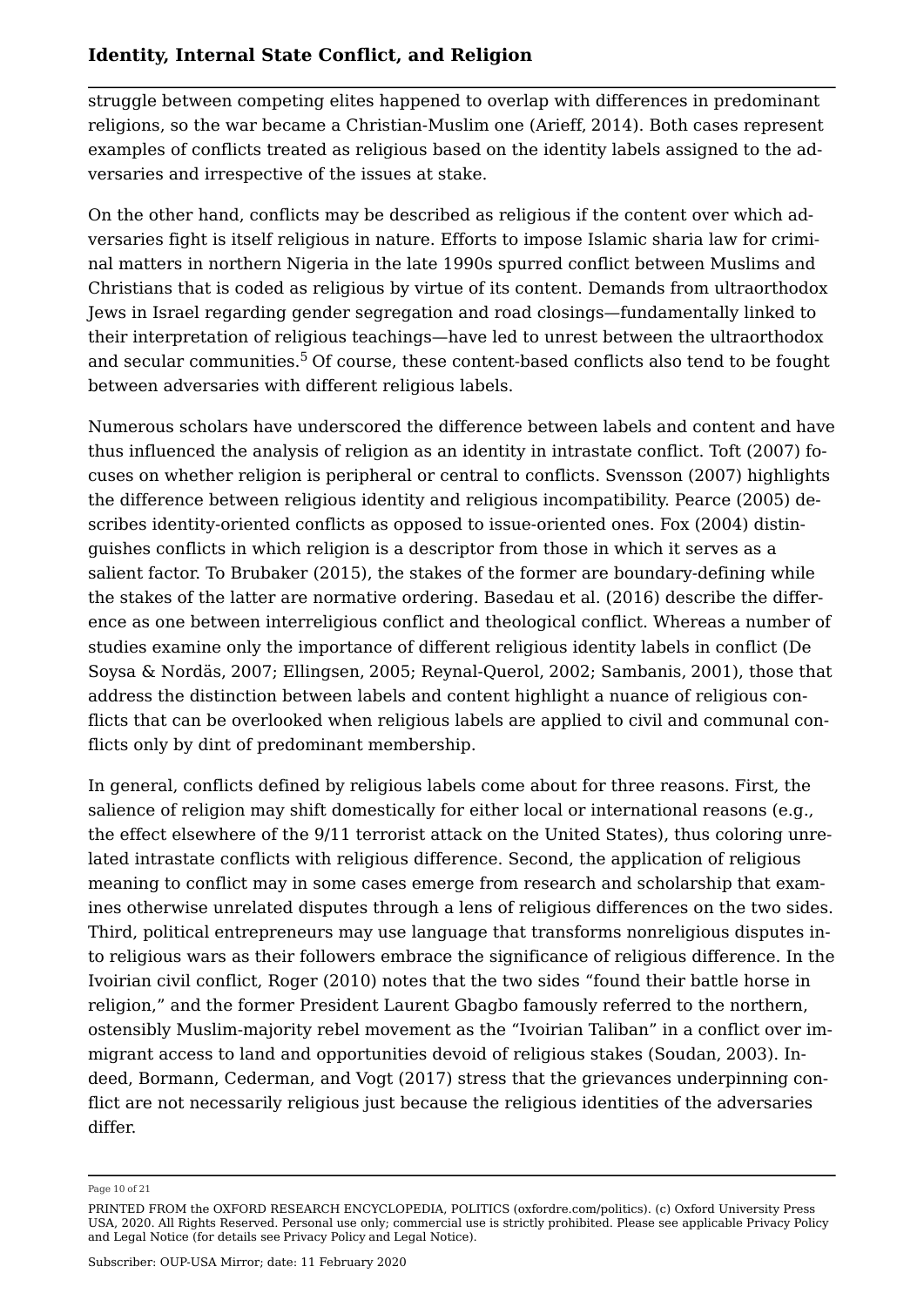Conflicts defined by religious content can also emerge for multiple reasons. First, the salience of religious differences may again change, but in this case with respect to theological differences between groups. This could occur, for example, if cartoons of the Prophet Muhammad are depicted in a way that brings forth matters of respect for religious sanctity. Second, public interpretations or applications of religious teachings may change to a degree that at least one side finds reason to fight for the change or for a return to the status quo.

Note, however, that even in the case of these conflicts over religious content, from the perspective of political scientists the matter is still one of political choice. Where sharia law was applied in Nigeria, for example, it is appropriate to label the conflict as one in which religious content was at stake, yet one should still recognize that political leaders such as Ahmad Sani Yerima chose to drive a religious wedge between opposing sides which is exactly what should be anticipated in applying sharia law in a mixed-religious, contentious environment—rather than some other political wedge.<sup>6</sup> Certainly, political entrepreneurs can and often do have deeply held religious convictions consistent with their political choices. If we accept that they are political actors first and foremost, however, we must acknowledge that they understand the potential political consequences of choosing religion, and that they act accordingly.

Quantitative studies suggest a number of important patterns and differences between conflicts with religious labels and conflicts over religious content. Over time, the share of religious conflicts—generally defined—rose from approximately 20% of all conflicts in the 1970s to between one-half and two-thirds of all conflicts in the early part of the 21st century (see Fox, 2012; Svensson & Nilsson, 2017). That trend can be explained by a number of factors, including democratization that has given voice to competing religious institutions, globalization that has allowed religious identities and grievances to spread widely, and a general pattern of secularization that has created backlash from strong religionists (see Toft, Philpott, & Shah, 2009). According to Fox (2012), however, most religious conflicts are not fought over religious content but instead occur between groups who happen to have different religious labels—so they are certainly not caused by religion and religious differences may not even be relevant to those involved in violence. Only about onethird of religious conflicts have religious content at stake, and even then it is important to remember that political entrepreneurs often choose the issues at stake. Svensson and Nilsson (2017) suggest that content-based religious conflicts are becoming relatively more common, though this may suggest that political entrepreneurs like Ahmad Sani Yerima are simply improving their tactics.

Scholars do note differences in outcomes as a function of the place that religion occupies in a conflict. Those fought over religious content tend to last longer (Tusicisny, 2004) and to result in more casualties (Pearce, 2005) than those fought between groups who simply have different religious labels. This suggests that actual religious grievances—as perceived by those who take up arms—better activate some of the unique features of religion such as the nonmaterial payoffs of divine time and martyrdom. Content-based religious conflicts also tend to be more difficult to resolve through negotiated settlement (Svens

Page 11 of 21

PRINTED FROM the OXFORD RESEARCH ENCYCLOPEDIA, POLITICS (oxfordre.com/politics). (c) Oxford University Press USA, 2020. All Rights Reserved. Personal use only; commercial use is strictly prohibited. Please see applicable Privacy Policy and Legal Notice (for details see Privacy Policy and Legal Notice).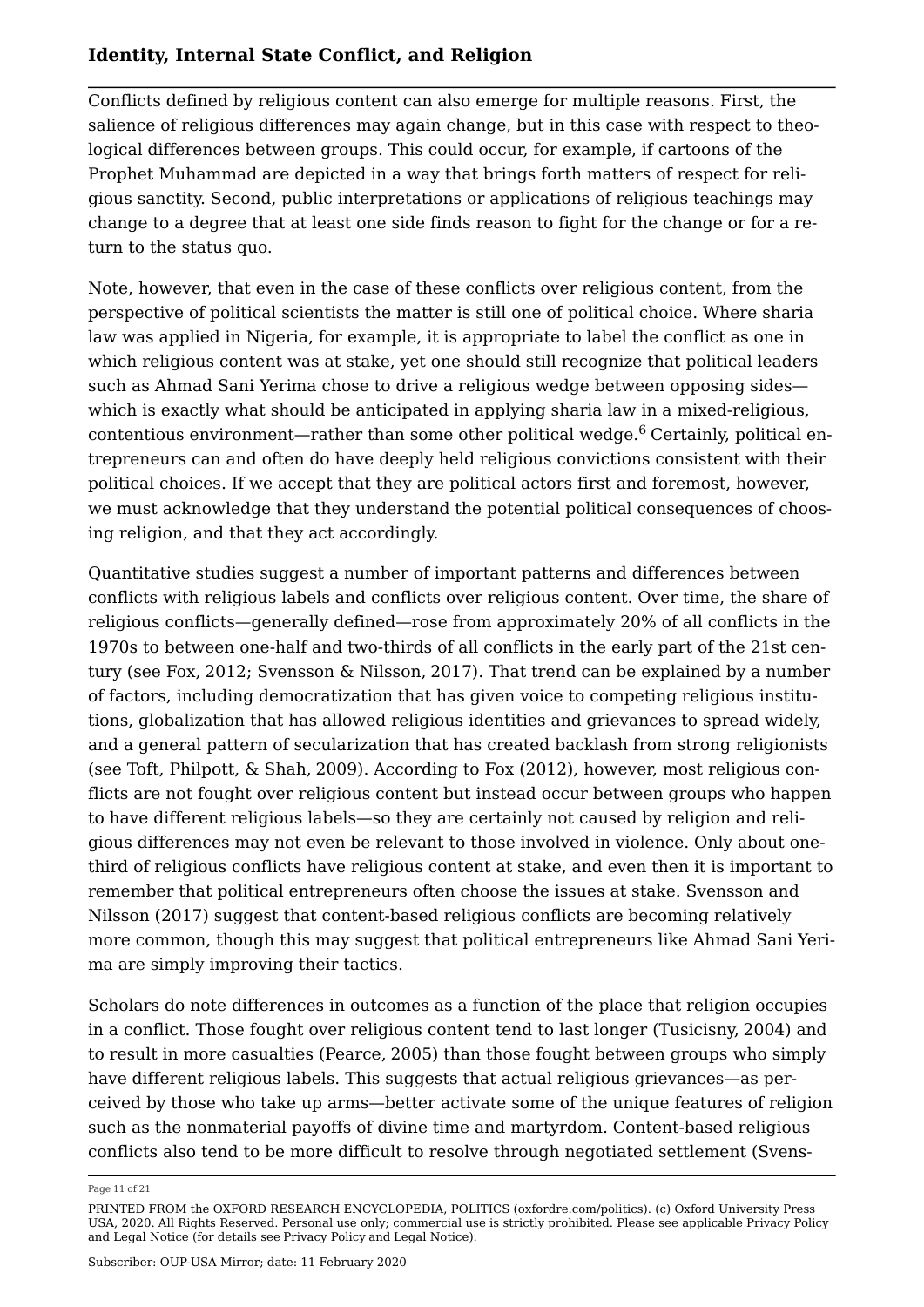son, 2007) and to result in more rapid breakdowns in peace when they are settled (Gurses & Rost, 2017), confirming the notion that adherents see their normative religious guidelines as indivisible and nonnegotiable.

### **The Power of Leaders to Exploit Religion in Conflict**

Political entrepreneurs—in the broadest sense, including elected officials and opposition elites as well as religious leaders with their own sociopolitical objectives—seek to gain and maintain power for themselves or their groups.<sup>7</sup> In the context of contentious politics and potential violence, the principal objective of political entrepreneurs is to mobilize supporters to engage in collective action in the name of the leader's proximate strategic interests (see McCauley, 2017). Constituencies, for their part, pursue their own interests but within the identity framework that their leaders have constructed (Jones, 2001; Simon, 1985). Those interests may be in the protection of ethnic homelands, for example, if the identity frame is an ethnolinguistic one, or, if leaders have created a religious frame for contention, in sacred normative guidelines and the nonmaterial payoffs that come through belief in the divine (McCauley, 2017).

It should be clear, then, that the unique features of religious identity make religion especially susceptible to exploitation by political entrepreneurs in the course of conflict. Normative religious guidelines—such as the instruction to pick up the sword versus the alternative to turn the other cheek found in the Christian Bible, or the perceived Qur'anic call for violence against nonbelievers weighed against the advice that there can be no compulsion in religion—are subject to widely divergent interpretations, but, once interpreted, represent to followers a set of indivisible, nonnegotiable positions.<sup>8</sup> More extreme or violent interpretations may enjoy greater perceived purity than moderate or secular ones, and the nonmaterial payoffs that accrue in religious contexts represent a unique resource for entrepreneurs to leverage in recruiting support even transnationally for a conflict within borders.

Scholars of religion and politics widely recognize the central role that leadership plays in making conflicts religious. Seul (1999) suggests that religious leadership is especially important in shaping how individuals engage in communal conflict. Basedau, Pierskalla, Strüver, and Vüllers (2016) argue that when religious differences overlap with other identity divisions, particularly economic ones, political entrepreneurs can use religion to exploit the (unrelated) grievances of their supporters and thus escalate conflict where doing so pays political dividends; this despite the fact that the link between normative religious guidelines and violence is, across traditions, a tenuous and unclear one (Appleby, 2000). The key, however, is that leaders who stand to benefit from intrastate conflict justify hostility as a theological imperative (Basedau et al., 2016). In fact, Basedau et al. (2016) find that, when religious leaders justify calls for violence in this manner, conflict increases fourfold. Similarly, Toft (2007) argues that religious leaders are particularly well positioned to capitalize on popular grievances. Canetti, Hobfoll, Pedahzur, and Zaidise (2010) suggest that the only systematic factor linking political and economic grievances to violence is the presence of religious actors who inflame tensions. Fox, James, and Li (2009)

Page 12 of 21

PRINTED FROM the OXFORD RESEARCH ENCYCLOPEDIA, POLITICS (oxfordre.com/politics). (c) Oxford University Press USA, 2020. All Rights Reserved. Personal use only; commercial use is strictly prohibited. Please see applicable Privacy Policy and Legal Notice (for details see Privacy Policy and Legal Notice).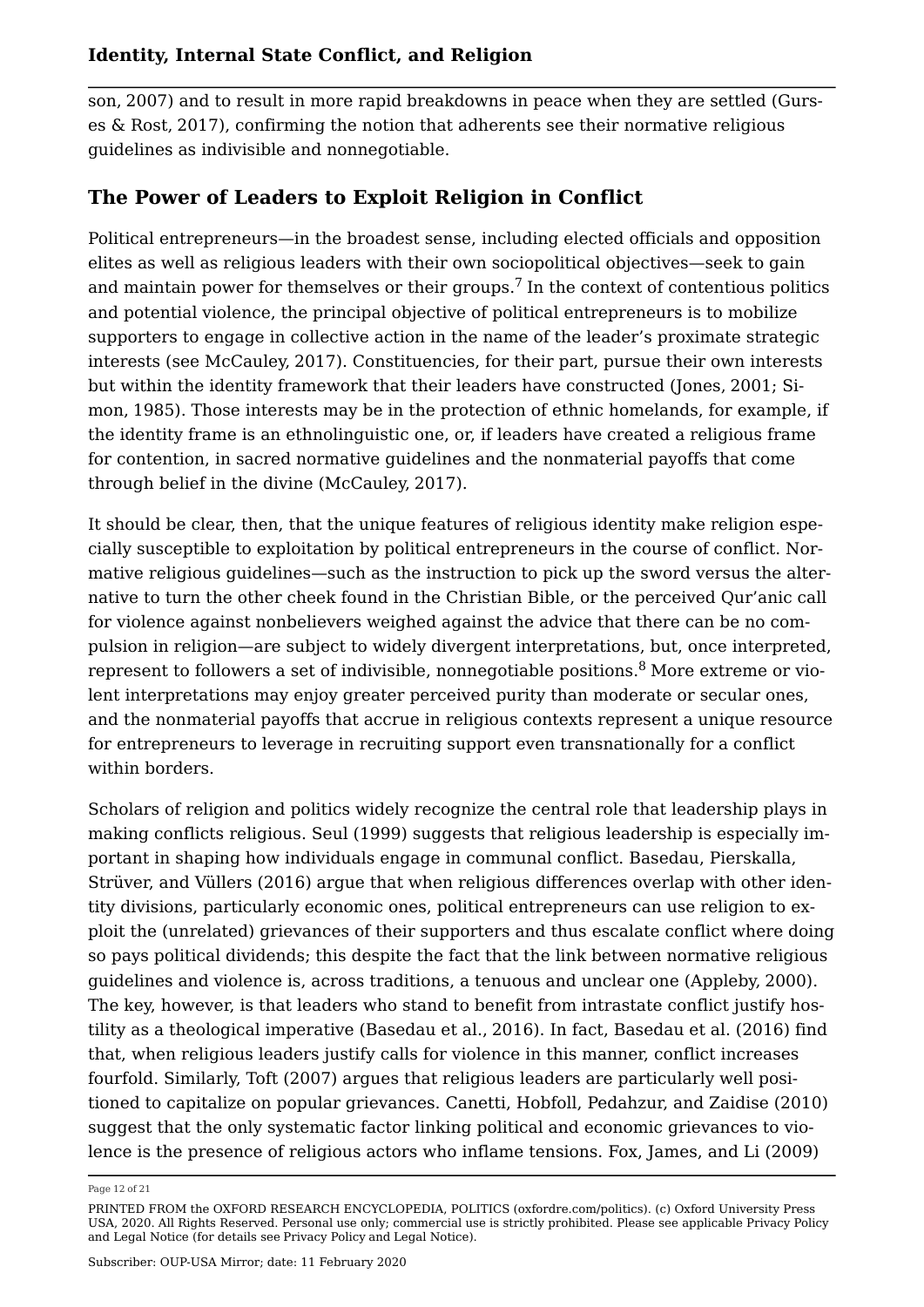argue that violence worsens when government leaders explicitly engage in religious discrimination as opposed to other types of discrimination. Neuberg et al. (2014) find that "religious infusion"—the introduction of religion into a group's private and public life predicts the likelihood of intergroup prejudice and incompatibility, which can further fuel conflicts. McCauley (2014) argues that, whereas individuals have strong preferences and priorities in religious contexts, political leaders determine whether the frame of conflict is religious or something else, based on their own strategic interests.

The outbidding argument, particularly common in religious contexts due to the subjectivity of interpreting sacred texts, implicitly suggests that leadership makes conflicts religious. Isaacs (2017) argues, for example, that political entrepreneurs tend to make public expressions of religion when their groups are aggrieved for other, unrelated but overlapping reasons, thereby turning conflicts religious. Separately, Isaacs (2016) notes that religious rhetoric is particularly useful in the course of conflict as a tool for solving the logistical challenges of mobilizing resources, recruiting members, and maintaining a fighting force. When those incentives are coupled with the psychological and nonmaterial payoffs that accrue to religious group adherents, it should be of little wonder that most intrastate conflicts become fights in the name of God. However, they do not typically start that way. Isaacs (2016) stresses that leaders and organizations employ religious rhetoric only 7.5% of the time in the absence of recent violence but nearly three times that often if the group has participated in recent violence. Nordas (2014) agrees that the relationship between religion and conflict is mediated by the rhetoric of conflict actors who see advantages in compelling violence in the name of the divine.

Thinking about the distinction between religious labels and content and the power of political entrepreneurs to exploit religious differences helps to bring understanding to the Sudanese civil conflict mentioned in this article's introduction. Renewed conflict began largely as a function of internal political tensions in the north of Sudan. President Jaafar Numeiri faced growing opposition from groups in the north who sought to outbid him for support from the predominant Muslim community (Collins, 2008), so in September of 1983 he imposed sharia law throughout Sudan to consolidate his hold on northern support (Deng, 1993). He began performing Friday prayers in public, forbade the consumption of alcohol by government officials, and publicly called for more devout dress and behavior (Collins, 2008). Southern Sudanese took the swift change to a religious frame and the imposition of religious laws as an affront to their desired independence, perceiving that the war had become one based on "religious bigotry." As Basedau et al. (2016) note, when religious identity is exploited by one side in a conflict, the other side almost invariably responds in kind, in this case with appeals for secularism and support from both the Christian West and Israel (Collins, 2008).

Numeiri had been a secularist but adopted many of the religious prescriptions he imposed publicly (Fearon & Laitin, 2000), and his successor in the conflict, Omar Hassan al-Bashir, was by all accounts devout. The religious frame was thus not inconsistent with leadership's personal beliefs. Competition for power, however, rather than religion per se, offers the best explanation for why religion was introduced as a wedge between the

Page 13 of 21

PRINTED FROM the OXFORD RESEARCH ENCYCLOPEDIA, POLITICS (oxfordre.com/politics). (c) Oxford University Press USA, 2020. All Rights Reserved. Personal use only; commercial use is strictly prohibited. Please see applicable Privacy Policy and Legal Notice (for details see Privacy Policy and Legal Notice).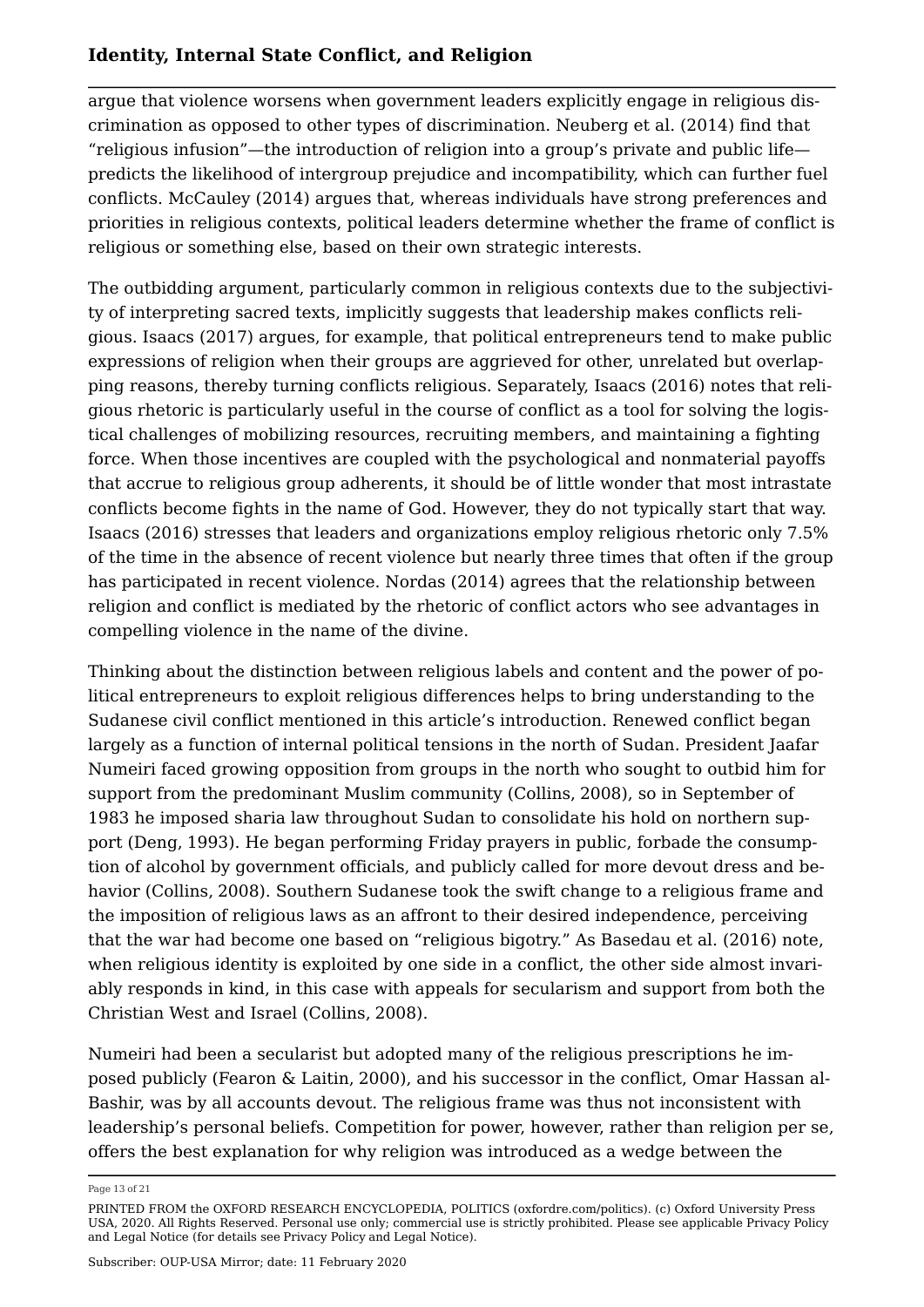North and South. Furthermore, sharia law was clearly a key issue at stake in the second civil war, leading scholars to treat this conflict as one based on religious content rather than on labels. And yet, religious differences between the North and South had persisted for hundreds of years without generating or contributing to conflict. Only when it paid politically for northern leaders to exploit the religious passions of their constituency did the tensions between North and South become religious in nature.

## **Conclusion**

That religion does not cause intrastate conflict, or even make states particularly prone to internal conflict, constitutes, at this point, a fairly widely understood convention among scholars of religion and politics. Appleby (2000) notes the ambivalent relationship between religion, violence, and peace. Brubaker (2015) stresses that no intrinsic link exists between religion and conflict. Bormann et al. (2017), Fox (2004), Neuberg et al. (2014), Russett, Oneal, and Cox (2000), and numerous others have failed to find a direct effect of religion on conflict between groups. So why such rich interest in the topic, and why the sense that the 21st century represents "God's century," particularly when it comes to explaining political violence?<sup>9</sup>

This article has argued that religion, far from being just another option under the umbrella of "ethnic politics," represents a personal and political identity with attributes that are unique among identity types. Religious identity is rooted in sacred texts and guidelines that prescribe nonnegotiable behavioral norms to religious group members. Religion as an identity type also includes multiple levels of division that do not exist within other identity types—including interfaith differences, differences between sects within religious traditions, and divisions between secularists and strong religionists. Third, religious group membership confers nonmaterial benefits, such as perceived access to salvation, that can motivate behavior in tangible, this-worldly ways. Finally, religious networks link adherents transnationally. These features do not make civil or communal conflict more likely to occur, but where conflicts do occur they offer unique opportunities for political exploitation of identity differences. In some cases, religious labels are applied to conflicts rooted in nonreligious causes. In other cases, religious content is presented as the key source of grievance. In almost all situations, however, political entrepreneurs occupy a central role in framing the conflict as one fought in the name of the divine. As institutional space has opened to religious groups in most parts of the world, the tendency to wield religious differences as a tool to gain advantage in conflict has increased commensurately.

Treating religion as an identity that is subject to exploitation by political entrepreneurs is not the only way to evaluate the place of religion in intrastate conflict. Scholars have also considered the structure of religious populations as an explanatory factor in intrastate conflict. Religious fractionalization (Fearon & Laitin, 2003), polarization (Reynal-Querol, 2002), and dominance (Montalvo & Reynal-Querol, 2005) all garner attention in studies exploring the mechanisms through which religion may affect the likelihood of conflict.

Page 14 of 21

PRINTED FROM the OXFORD RESEARCH ENCYCLOPEDIA, POLITICS (oxfordre.com/politics). (c) Oxford University Press USA, 2020. All Rights Reserved. Personal use only; commercial use is strictly prohibited. Please see applicable Privacy Policy and Legal Notice (for details see Privacy Policy and Legal Notice).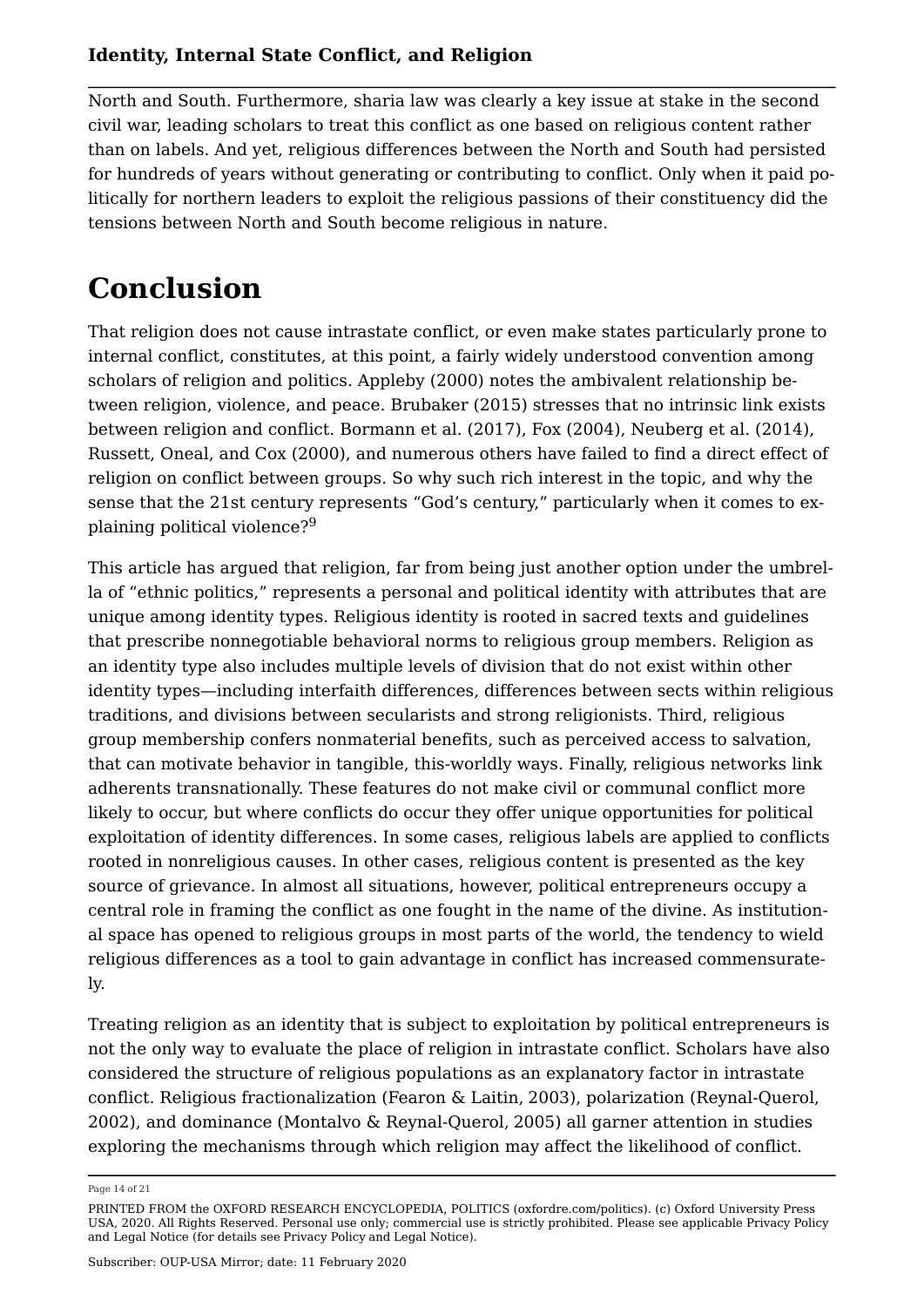The results remain decidedly mixed, however, with little systematic evidence of a direct correlation between population-based religious factors and conflict outcomes. Overlap between religion differences and other cleavages, especially economic or resource-related ones, constitutes an additional explanation for intrastate conflict (Selway, 2011; Stewart, 2008). Birnir, Satana, and Sawyer (2017) argue that when ethnic minority groups are sufficiently large, they can mobilize coreligionists across ethnicity, thus increasing the odds of conflict. These arguments imply that the root causes are not religion per se but other divisive matters to which religion is then applied.

Other arguments seeking to explain the relationship between religion and intrastate conflict may emphasize differences in political theology (Philpott, 2007) or, relatedly, the religious preferences of individuals that culminate in grassroots grievances and pressure (Stark & Bainbridge, 1987). Those sentiments are undoubtedly strong for many religious adherents, but the next step—to organization, collective action, and the use of widespread violence—requires more than strongly held beliefs, even if shared. Political entrepreneurs who stand to gain from political division and violence represent, in many cases, the catalysts who turn political tension into religious war.

Just as religion can unite, it has great power to divide, and the consequences can be severe. Religious conflict tends to be bloodier, to last longer, to be harder to solve, and to be on the rise. In evaluating religion as an identity, however, evidence suggests that the salience of religion can wax and wane, and that religious divisions may serve important, nonreligious agendas. To understand intrastate religious conflict, then, we must ask, What makes conflict religious? Frequently, the answer is found not in the roots of contestation but in the opportunities that the unique features of religious identity provide to those who benefit from violence.

## **References**

Appleby, R. S. (2000). *The ambivalence of the sacred: Religion, violence, and reconciliation*. Lanham, MD: Rowman and Littlefield.

Arieff, A. (2014). Crisis in the Central African Republic. *Current Politics and Economics of Africa, 7*(1), 27.

Arthur, P. (1991). Diasporan intervention in international affairs: Irish America as a case study. *Diaspora: A Journal of Transnational Studies, 1*(2), 143–162.

Barker, D. C., & Bearce, D. H. (2012). End-times theology, the shadow of the future, and public resistance to addressing global climate change. *Political Research Quarterly, 66*(2), 267–279.

Basedau, M., Fox, J., Pierskalla, J. H., Strüver, G., & Vüllers, J. (2017). Does discrimination breed grievances and do grievances breed violence? New evidence from an analysis of religious minorities in developing countries. *Conflict Management and Peace Science, 34*(3), 217–239.

Page 15 of 21

PRINTED FROM the OXFORD RESEARCH ENCYCLOPEDIA, POLITICS (oxfordre.com/politics). (c) Oxford University Press USA, 2020. All Rights Reserved. Personal use only; commercial use is strictly prohibited. Please see applicable Privacy Policy and Legal Notice (for details see Privacy Policy and Legal Notice).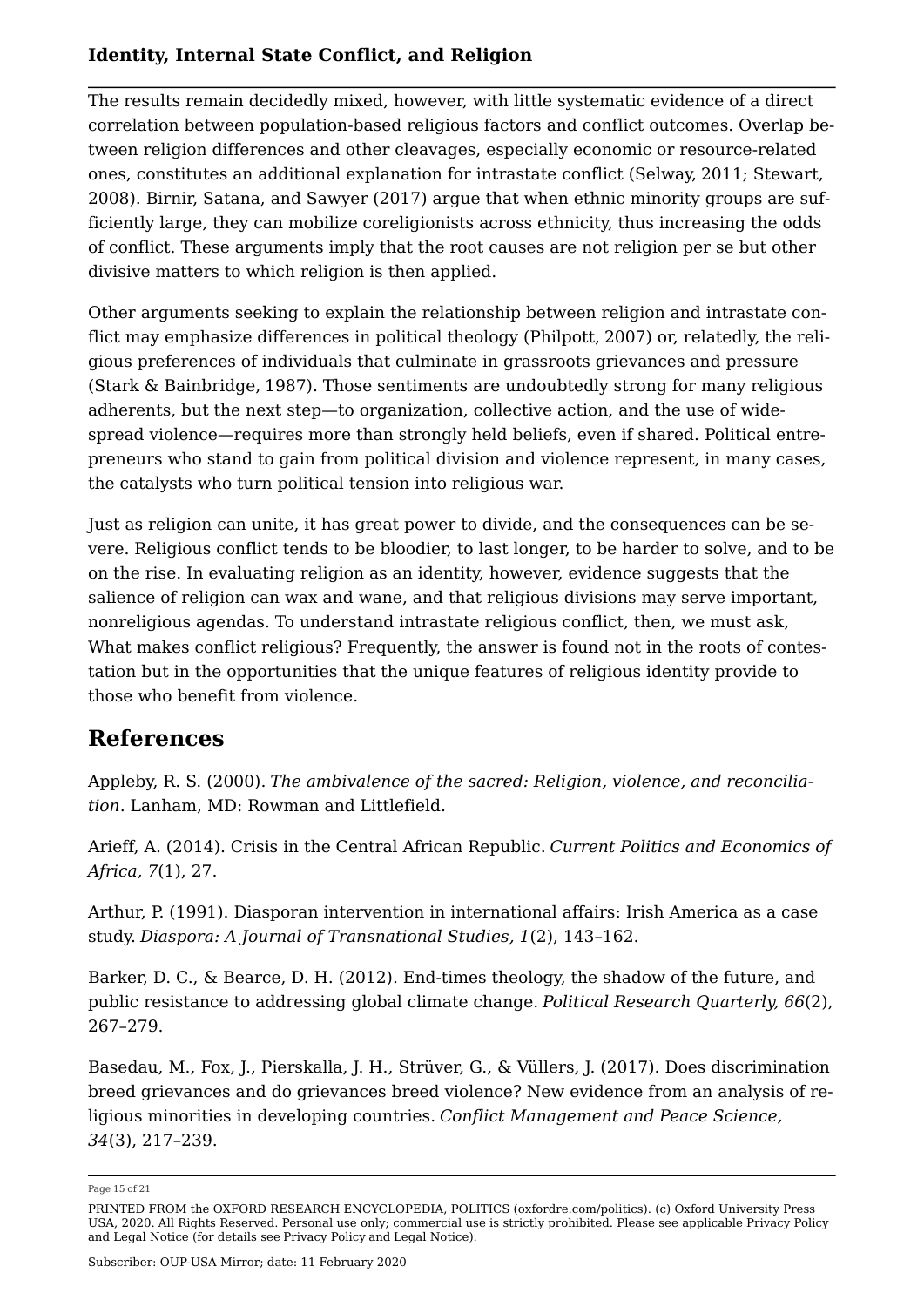Basedau, M., Pfeiffer, B., & Vüllers, J. (2016). Bad religion? Religion, collective action, and the onset of armed conflict in developing countries. *Journal of Conflict Resolution, 60*(2), 226–255.

Berman, E. (2009). *Radical, religious, and violent: The new economics of terrorism*. Cambridge, MA: MIT Press.

Berman, E., & Laitin, D. D. (2008). Religion, terrorism, and public goods: testing the club model. *Journal of Public Economics, 92*, 1942–1967.

Birnir, J., Satana, N. S., & Sawyer, K. (2017). *Alternatives in mobilization: Ethnicity, religion and conflict*. Unpublished manuscript.

Bormann, N.-C., Cederman, L.-E., & Vogt, M. (2017). Language, religion, and ethnic civil war. *Journal of Conflict Resolution, 61*(4), 744–771.

Brubaker, R. (2015). Religious dimensions of political conflict and violence. *Sociological Theory, 33*(1), 1–19.

Canetti, D., Hobfoll, S. E., Pedahzur, A., & Zaidise, E. (2010). Much ado about religiosity: Heightened support for political violence by failure to conserve. *Journal of Peace Research, 45*(5), 575–587.

Chalk, P. (2008). The tigers abroad: How the LTTE diaspora supports the conflict in Sri Lanka. *Georgetown Journal of International Affairs, 9*(2), 97–104.

Chandra, K. (2006). What is ethnic identity and does it matter? *Annual Review of Political Science*, *9*, 397–424.

Coleman, J. S. (1990). *Foundations of social theory*. Cambridge, MA: Belknap Press.

Collins, R. O. (2008). *A history of modern Sudan*. New York, NY: Cambridge University Press.

Deng, F. M. (1973). Dynamics of identification: A basis for national integration in the Sudan. *Africa Today, 20*(3), 19–28.

Deng, F. M. (1993). Hidden agendas in the peace process. In M. W. Daly & Ahmad Sikainga (Eds.), *Civil war in the Sudan* (pp. 186–215). London, U.K.: British Academic Press.

De Soysa, I., & Nordäs, R. (2007). Islam's bloody innards? Religion and political terror, 1980–2000. *International Studies Quarterly, 51*(4), 927–943.

Djupe, P. A., & Calfano, B. R. (2012). Religious value priming, threat, and political tolerance. *Political Research Quarterly, 66*(4), 767–779.

Djupe, P. A., & Calfano, B. R. (2013). Divine intervention? The influence of religious values on support for U.S. interventionism. *Political Behavior, 35*(4), 643–663.

Page 16 of 21

PRINTED FROM the OXFORD RESEARCH ENCYCLOPEDIA, POLITICS (oxfordre.com/politics). (c) Oxford University Press USA, 2020. All Rights Reserved. Personal use only; commercial use is strictly prohibited. Please see applicable Privacy Policy and Legal Notice (for details see Privacy Policy and Legal Notice).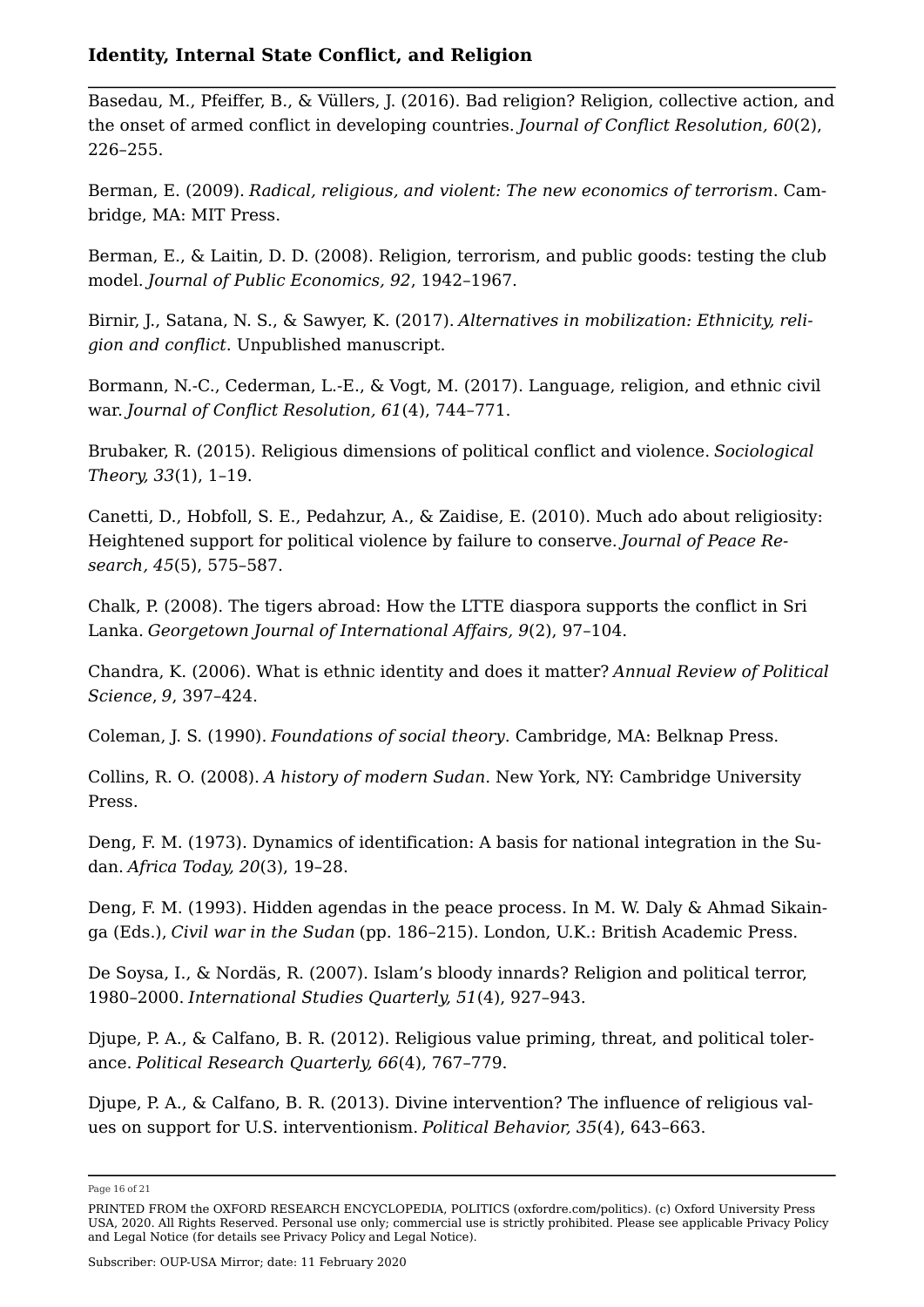Douglass, W. A. (1988). A critique of recent trends in the analysis of ethnonationalism. *Ethnic and Racial Studies, 11*(2), 192–206.

Eifert, B., Miguel, E., & Posner, D. N. (2010). Political competition and ethnic identification in Africa. *American Journal of Political Science, 54*(2), 494–510.

Ellingsen, T. (2005). Toward a revival of religion and religious clashes? *Terrorism and Political Violence, 17*(3), 305–332.

Fearon, J. D., & David D. Laitin. (2000). Violence and the social construction of ethnic identity. *International Organization, 54*(4), 845–877.

Fearon, J. D., & Laitin, D. D. (2003). Ethnicity, insurgency, and civil war. *American Political Science Review, 97*(1), 75–90.

Fox, J. (2004). The rise of religious nationalism and conflict: Ethnic conflict and revolutionary wars, 1945–2001. *Journal of Peace Research, 41*(6), 715–731.

Fox, J. (2012). The religious wave: Religion and domestic conflict from 1960 to 1999. *Civil Wars*, *14*(2), 141–158.

Fox, J., James, P. & Li, Y. (2009). State religion and discrimination against ethnic minorities. *Nationalism and Ethnic Politics, 15*(2), 189–210.

Geertz, C. (1973). *The interpretation of cultures: Selected essays by Clifford Geertz*. New York, NY: Basic Books.

Gill, A. (1998). *Rendering unto Caesar: The Catholic Church and the state in Latin America*. Chicago, IL: University of Chicago Press.

Gribetz, J. M. (2014). *Defining neighbors: Religion, race, and the early Arab-Zionist encounter*. Princeton, NJ: Princeton University Press.

Grzymala-Busse, A. (2012). Why comparative politics should take religion (more) seriously. *Annual Review of Political Science, 15*, 421–442.

Gurses, M., & Rost, N. (2017). Religion as a peacemaker? Peace duration after ethnic civil wars. *Politics and Religion, 10*(2), 339–362.

Harpviken, K. B., & Røislien, H. E. (2008). Faithful brokers? Potentials and pitfalls of religion in peacemaking. *Conflict Resolution Quarterly, 25*(3), 351–373.

Hassner, R. E. (2009). *War on sacred grounds*. Ithaca, NY: Cornell University Press.

Hegghammer, T. (2010). The rise of Muslim foreign fighters: Islam and the globalization of jihad. *International Security, 35*(3), 53–94.

Horowitz, D. L. (1985). *Ethnic groups in conflict*. Berkeley, CA: Berkeley University Press.

Page 17 of 21

PRINTED FROM the OXFORD RESEARCH ENCYCLOPEDIA, POLITICS (oxfordre.com/politics). (c) Oxford University Press USA, 2020. All Rights Reserved. Personal use only; commercial use is strictly prohibited. Please see applicable Privacy Policy and Legal Notice (for details see Privacy Policy and Legal Notice).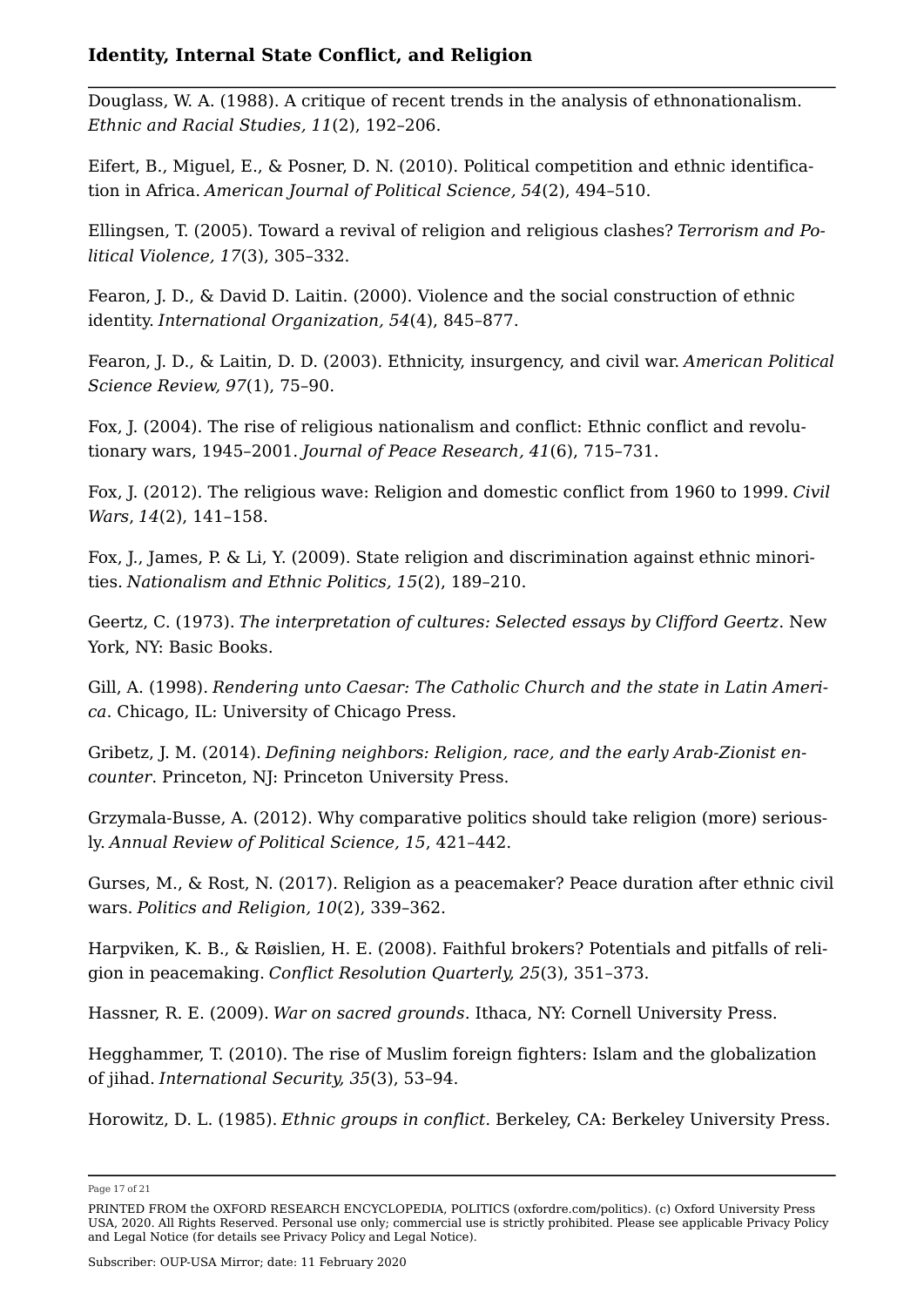Horowitz, M. C. (2009). Long time going: Religion and the duration of crusading. *International Security, 34*(2), 162–193.

Huntington, S. (1996). *The clash of civilizations and the remaking of world order*. New York: Simon & Schuster.

Isaacs, M. (2016). Sacred violence or strategic faith? Disentangling the relationship between religion and violence in armed conflict. *Journal of Peace Research, 53*(2), 211–225.

Isaacs, M. (2017). Faith in contention: Explaining the salience of religion in ethnic conflict. *Comparative Political Studies, 50*(2), 200–231.

Jones, B. D. (2001). *Politics and the architecture of choice: Bounded rationality and governance*. Chicago, IL: University of Chicago Press.

Kalu, O. U. (2003). Safiyya and Adamah: Punishing adultery with sharia stones in twenty‐ first‐century Nigeria. *African Affairs, 102*(408), 389–408.

Kaplan, B. J. (2007). *Divided by faith: Religious conflict and the practice of toleration in early modern Europe*. Cambridge, MA: Harvard University Press.

Laitin, D. D. (1986). *Hegemony and culture: Politics and religious change among the Yoruba*. Chicago, IL: University of Chicago Press.

Laitin, D. (2000). Language conflict and violence: The straw that strengthens the camel's back. *European Journal of Sociology, 41*, 97–137.

Liebman, C. S. (1983). Extremism as a religious norm. *Journal for the Scientific Study of Religion, 22*(1), 75–86.

May, G. A. (1991). *Battle for Batangas: A Philippine province at war*. New Haven, CT: Yale University Press.

McCants, W., & Meserole, C. (2016, March). The French connection: Explaining Sunni militancy around the world. *Foreign Affairs*.

McCauley, J. F. (2012). Africa's new big man rule? Pentecostalism and patronage in Ghana. *African Affairs, 112*(446), 1–21.

McCauley, J. F. (2014). The political mobilization of ethnic and religious identities in Africa. *American Political Science Review, 108*(4), 801–816.

McCauley, J. F. (2017). *The logic of ethnic and religious conflict*. New York, NY: Cambridge University Press.

McCauley, J. F., & Posner, D. N. (2017). **The political sources of religious identification: A study on the Burkina Faso-Côte d'Ivoire Border**. *British Journal of Political Science* (March).

Page 18 of 21

PRINTED FROM the OXFORD RESEARCH ENCYCLOPEDIA, POLITICS (oxfordre.com/politics). (c) Oxford University Press USA, 2020. All Rights Reserved. Personal use only; commercial use is strictly prohibited. Please see applicable Privacy Policy and Legal Notice (for details see Privacy Policy and Legal Notice).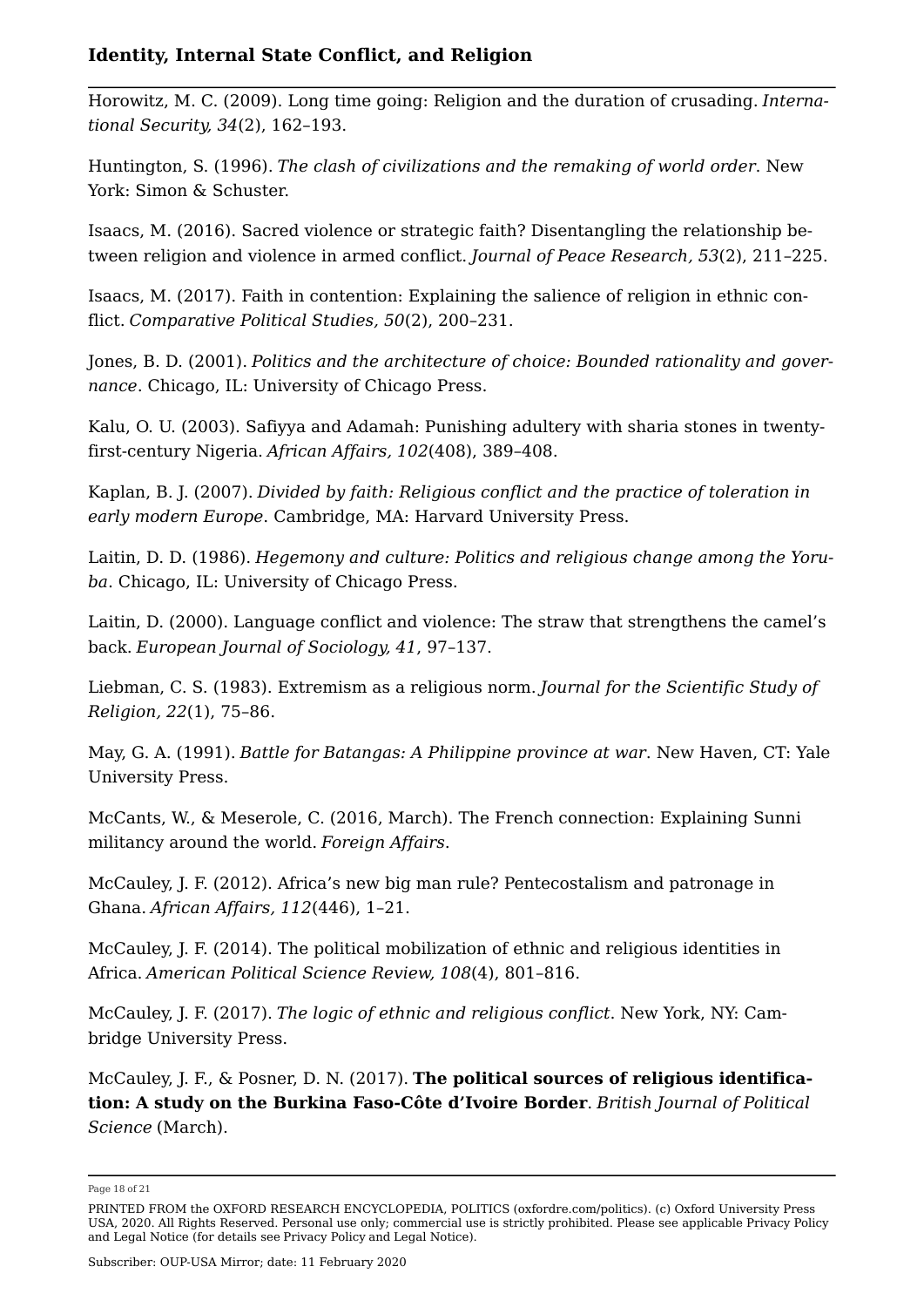Montalvo, J. G., & Reynal-Querol, M. (2005). Ethnic polarization, potential conflict and civil war. *American Economic Review, 95*(3), 796–816.

Neuberg, S. L., Warner, C. M., Mistler, S. A., Berlin, A., Hill, E. D., Johnson, J. D., . . . Schober, J. (2014). Religion and intergroup conflict: Findings from the global group relations project. *Psychological Science, 25*(1), 198–206.

Nielsen, R. A. (2017). *Deadly clerics: Blocked ambition and the paths to jihad*. New York, NY: Cambridge University Press.

Nordas, R. (2014). Religious demography and conflict: Lessons from Côte d'Ivoire and Ghana. *International Area Studies Review, 17*(2), 146–166.

Omenka, N. I. (2010). Blaming the gods: Christian religious propaganda in the Nigeria-Biafra war. *Journal of African History, 51*(3), 367–389.

Opp, K.-D. (1989). *The rationality of political protest*. Boulder, CO: Westview Press.

Pearce, S. (2005). Religious rage: A quantitative analysis of the intensity of religious conflicts. *Terrorism and Political Violence, 17*(3), 333–352.

Philpott, D. (2007). Explaining the political ambivalence of religion. *American Political Science Review, 101*(3), 505–525.

Posner, D. N. (2005). *Institutions and ethnic politics in Africa*. New York, NY: Cambridge University Press.

Putnam, R. D., & Campbell, D. E. (2010). *American grace: How religion divides and unites us*. New York, NY: Simon & Schuster.

Raj, D. S. (2010). Who the hell do you think you are? Promoting religious identity among young Hindus in Britain. *Ethnic and Racial Studies, 23*(3), 535–558.

Reynal-Querol, M. (2002). Ethnicity, political systems, and civil wars. *Journal of Conflict Resolution, 46*(1), 29–54.

Roger, J. (2010). **Côte d'Ivoire: Le RDR, L'Ivoirité, Alassane D. Ouattara et sa Rebellion en Côte d'Ivoire**. Ivoirenews, March 21.

Rothchild, D. (1997). *Managing ethnic conflict in Africa: Pressures and incentives for cooperation*. Washington, DC: Brookings Institution Press.

Russett, B. M., Oneal, J. R., & Cox, M. (2000). Clash of civilizations or realism and liberalism déjà vu? Some evidence. *Journal of Peace Research, 37*(5), 583–608.

Sambanis, N. (2001). Do ethnic and nonethnic civil wars have the same causes? A theoretical and empirical inquiry. *Journal of Conflict Resolution, 45*(3), 259–282.

Page 19 of 21

PRINTED FROM the OXFORD RESEARCH ENCYCLOPEDIA, POLITICS (oxfordre.com/politics). (c) Oxford University Press USA, 2020. All Rights Reserved. Personal use only; commercial use is strictly prohibited. Please see applicable Privacy Policy and Legal Notice (for details see Privacy Policy and Legal Notice).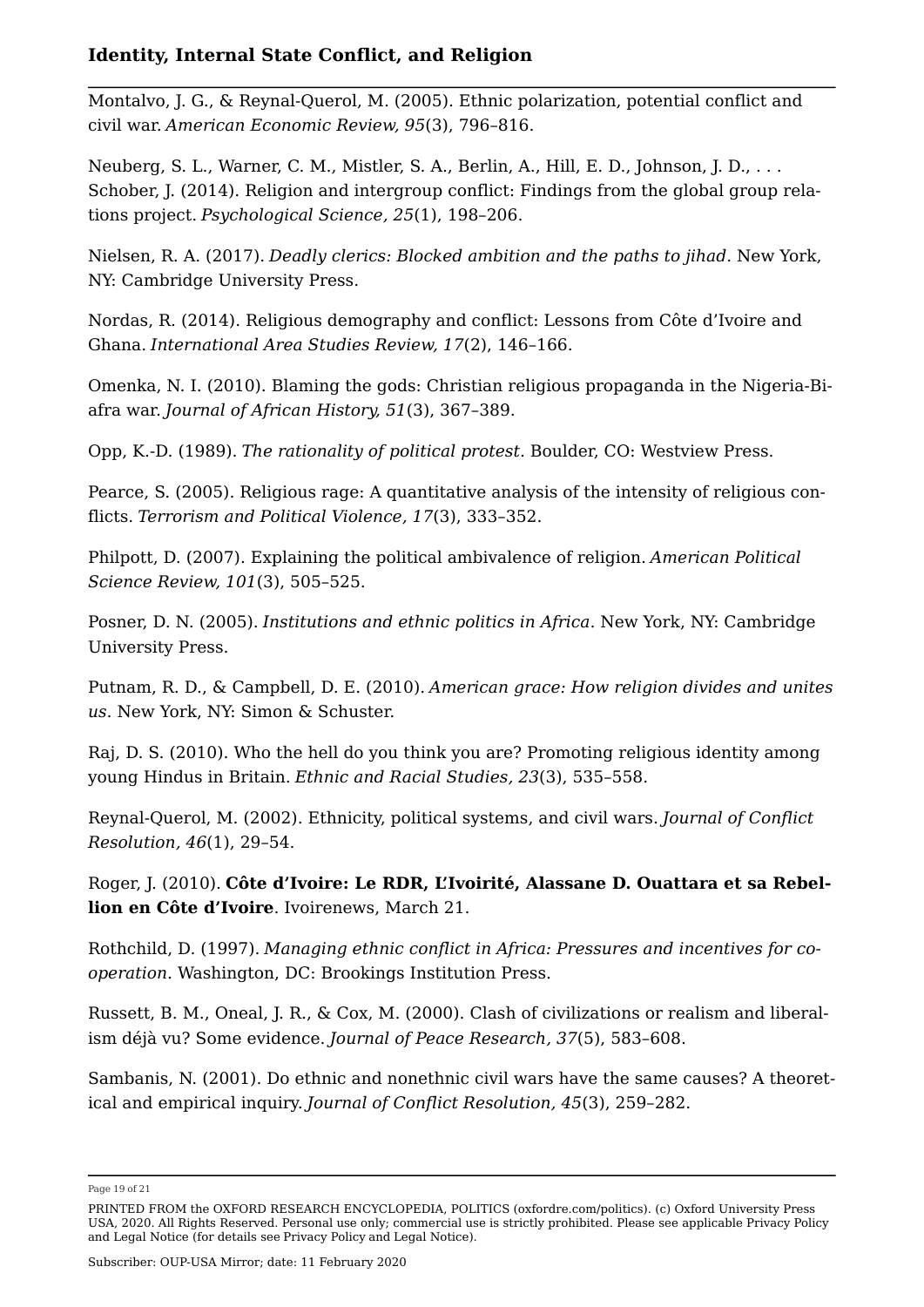Sambanis, N., & Shayo, M. (2013). Social identification and ethnic conflict. *American Political Science Review, 107*(2), 294–325.

Selway, J. S. (2011). Cross-cuttingness, cleavage structures and civil war onset. *British Journal of Political Science, 41*(1), 111–138.

Seul, J. R. (1999). Ours is the way of God: Religion, identity, and intergroup conflict. *Journal of Peace Research, 36*, 553–569.

Simon, H. (1985). Human nature in politics: The dialogue of psychology with political science. *American Political Science Review, 79*, 293–304.

Soudan, F. (2003, February). French, go home? *Jeune Afrique Intelligent*.

Stark, R., & Bainbridge, W. S. (1987). *A theory of religion*. New York, NY: Lang Publishing.

Stewart, F. (Ed.). (2008). *Horizontal inequalities and conflict: Understanding group violence in multiethnic societies*. New York, NY: Palgrave Macmillan.

Stewart, F. (2009). *Religion versus ethnicity as a source of mobilisation: Are there differences?* (Working Paper 18). Brighton, U.K.: MICROCON.

Svensson, I. (2007). Fighting with faith: Religion and conflict resolution in civil wars. *Journal of Conflict Resolution, 51*(6), 930–949.

Svensson, I, & Nilsson, D. (2017). **Disputes over the divine: Introducing the Religion and Armed Conflict (RELAC) data, 1975 to 2015**. *Journal of Conflict Resolution,* (October), 1–22.

Toft, M. D. (2006). Issue indivisibility and time horizons as rationalist explanations for war. *Security Studies, 15*, 34–69.

Toft, M. D. (2007). Getting religion? The puzzling case of Islam and civil war. *International Security, 31*(4), 97–131.

Toft, M., Philpott, D., & Shah, T. (2009). Religious civil wars: Nasty, brutish, and long. In *God's century: Resurgent religion and global politics* (pp. 147–173). New York, NY: W. W. Norton.

Toft, M. D., & Zhukov, Y. M. (2015). Islamists and nationalists: Rebel motivation and counterinsurgency in Russia's North Caucasus. *American Political Science Review, 109*(2), 222–238.

Tusicisny, A. (2004). Civilisational conflicts: More frequent, longer, and bloodier? *Journal of Peace Research, 41*(4), 485–498.

Varshney, A. (2002). *Ethnic conflict and civil life: Hindus and Muslims in India*. New Haven, CT: Yale University Press.

Page 20 of 21

PRINTED FROM the OXFORD RESEARCH ENCYCLOPEDIA, POLITICS (oxfordre.com/politics). (c) Oxford University Press USA, 2020. All Rights Reserved. Personal use only; commercial use is strictly prohibited. Please see applicable Privacy Policy and Legal Notice (for details see Privacy Policy and Legal Notice).